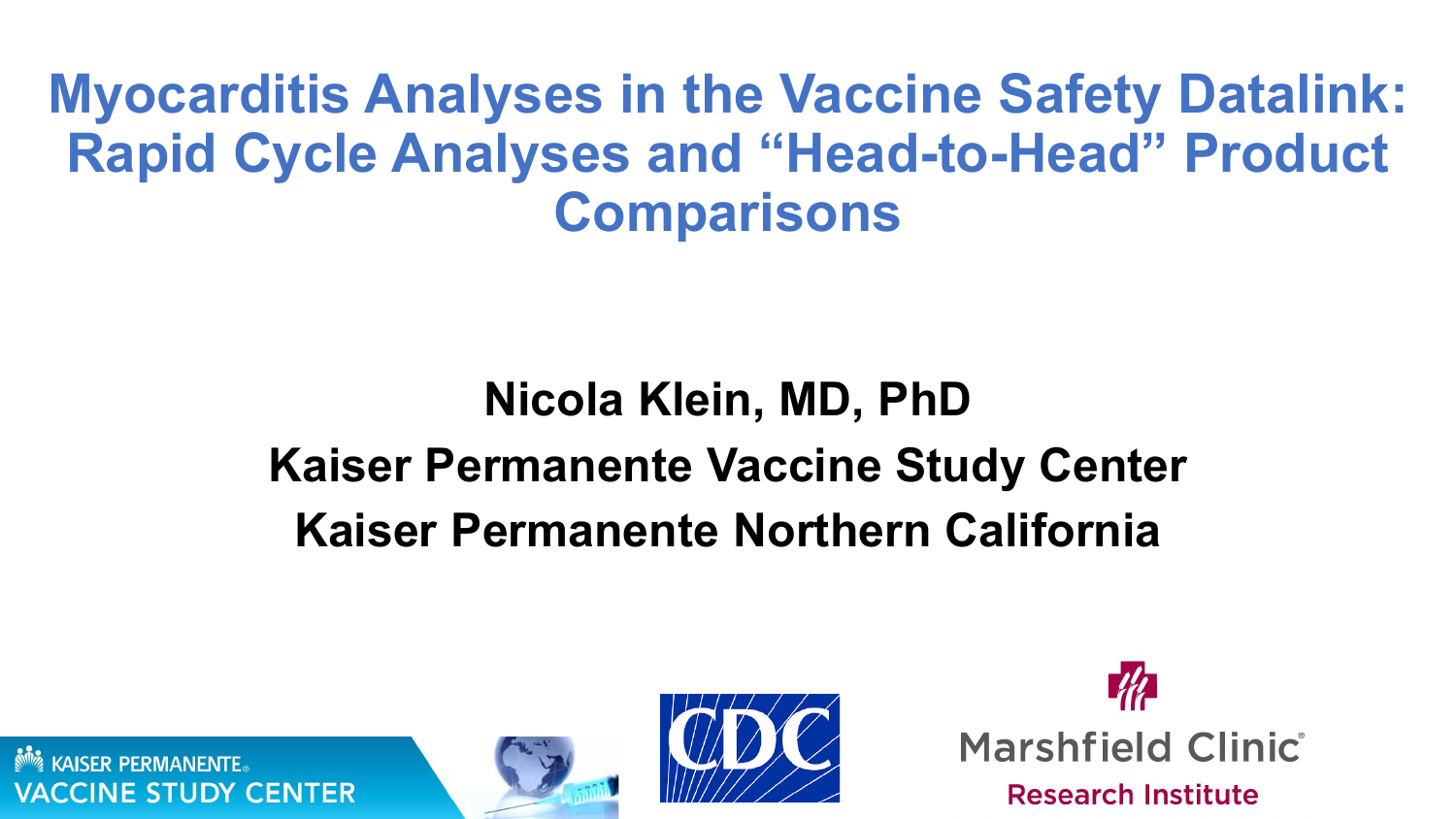# **Overview**

- Brief review of the rapid cycle analyses monitoring COVID-19 vaccine safety conducted by the Vaccine Safety Datalink
- Myocarditis and pericarditis during days 0-7 after mRNA vaccination:
	- ‒ Risk after each vaccine compared with risk among comparators who were 22-42 days after vaccination
	- ‒ Direct head-to-head comparisons of the Moderna vaccine versus the Pfizer vaccine during days 0-7 after vaccination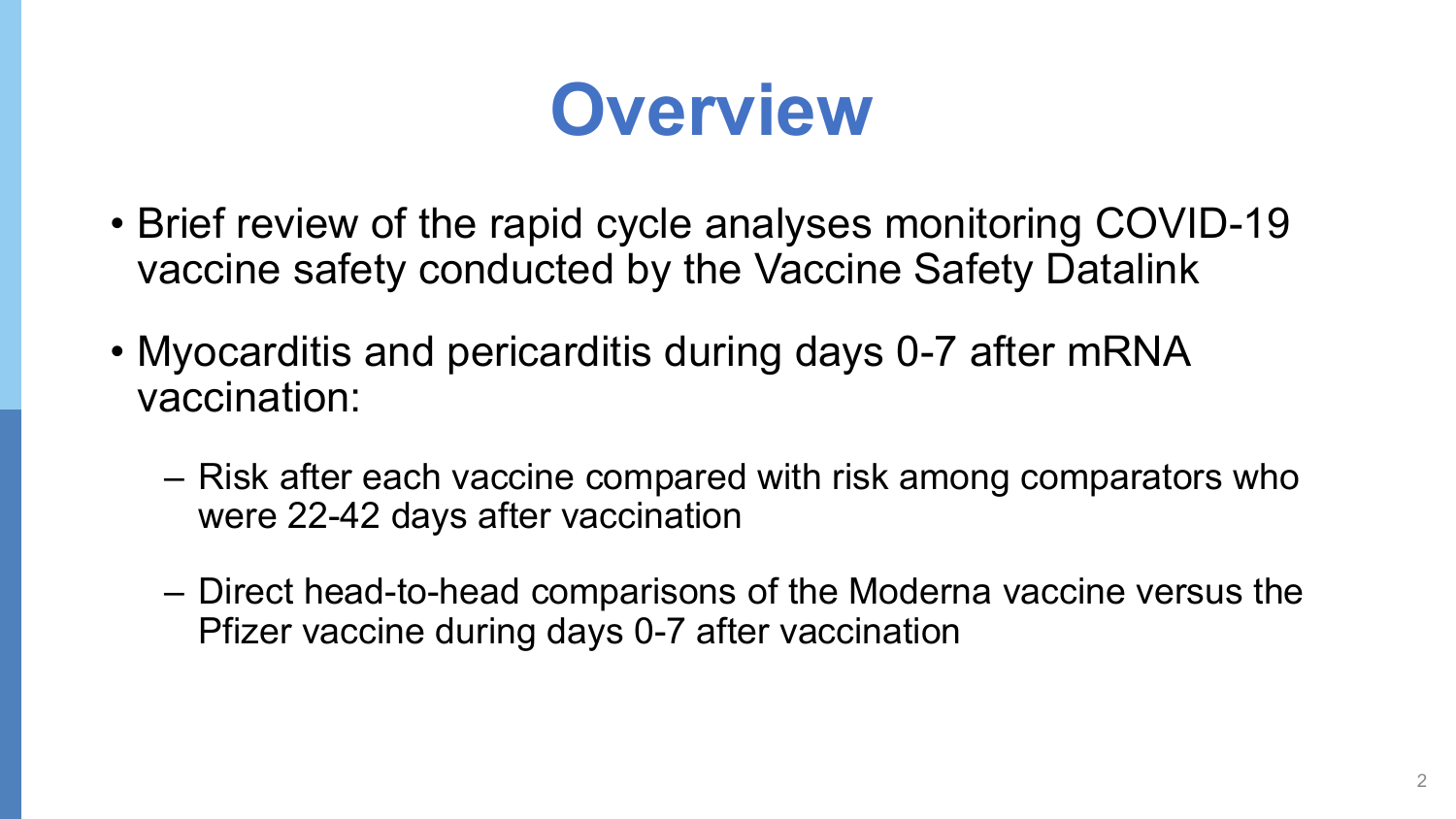## **The Vaccine Safety Datalink (VSD)**



- Established in 1990
- Collaborative project between CDC and 9 integrated healthcare organizations  $\frac{3}{3}$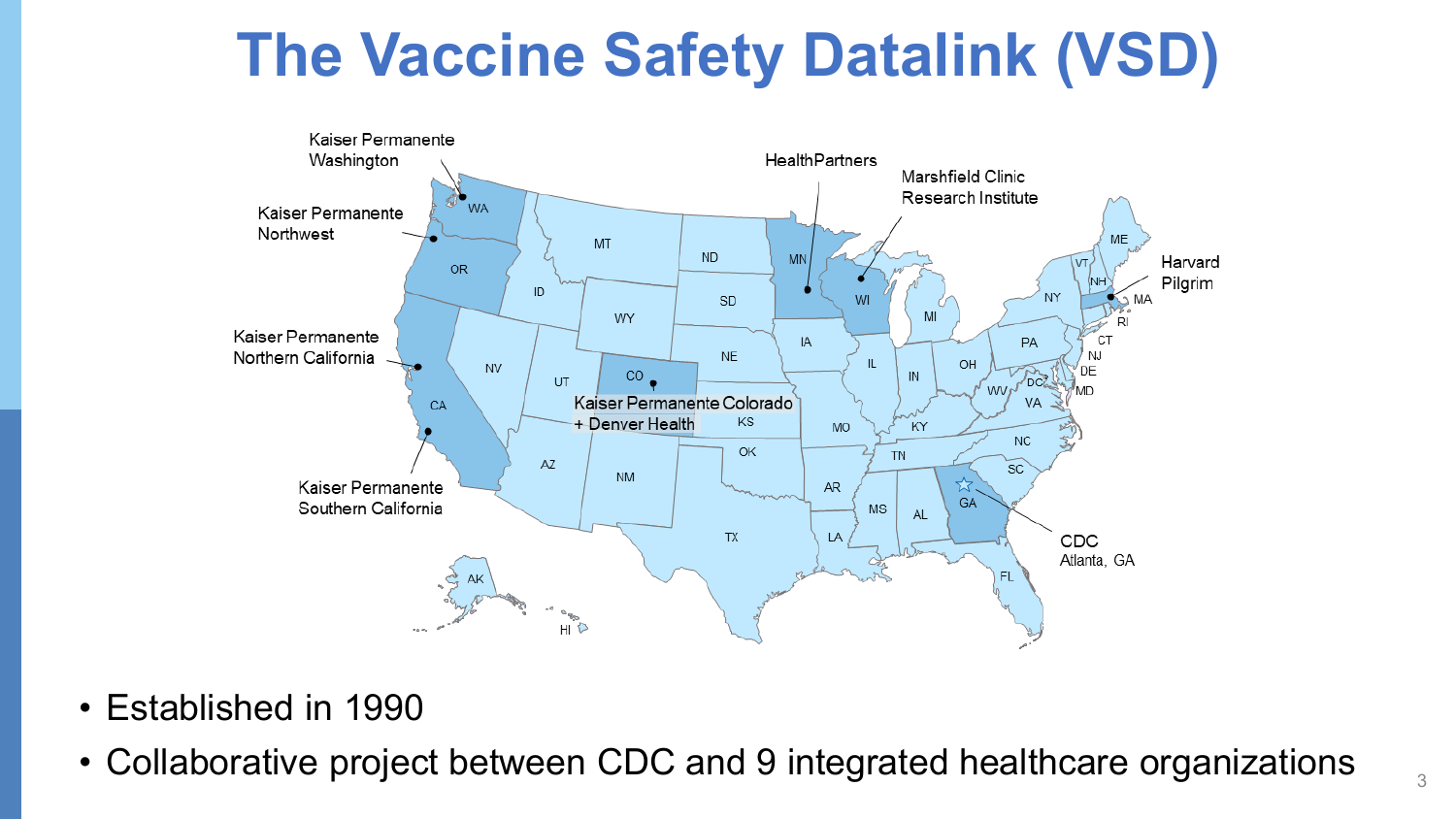## **VSD Rapid Cycle Analysis (RCA)**

### **Aims:**

- 1. To monitor the safety of COVID-19 vaccines weekly using pre-specified outcomes of interest among VSD members.
- 2. To describe the uptake of COVID-19 vaccines over time among eligible VSD members overall and in strata by age, site, and race/ethnicity.

Surveillance began in December 2020.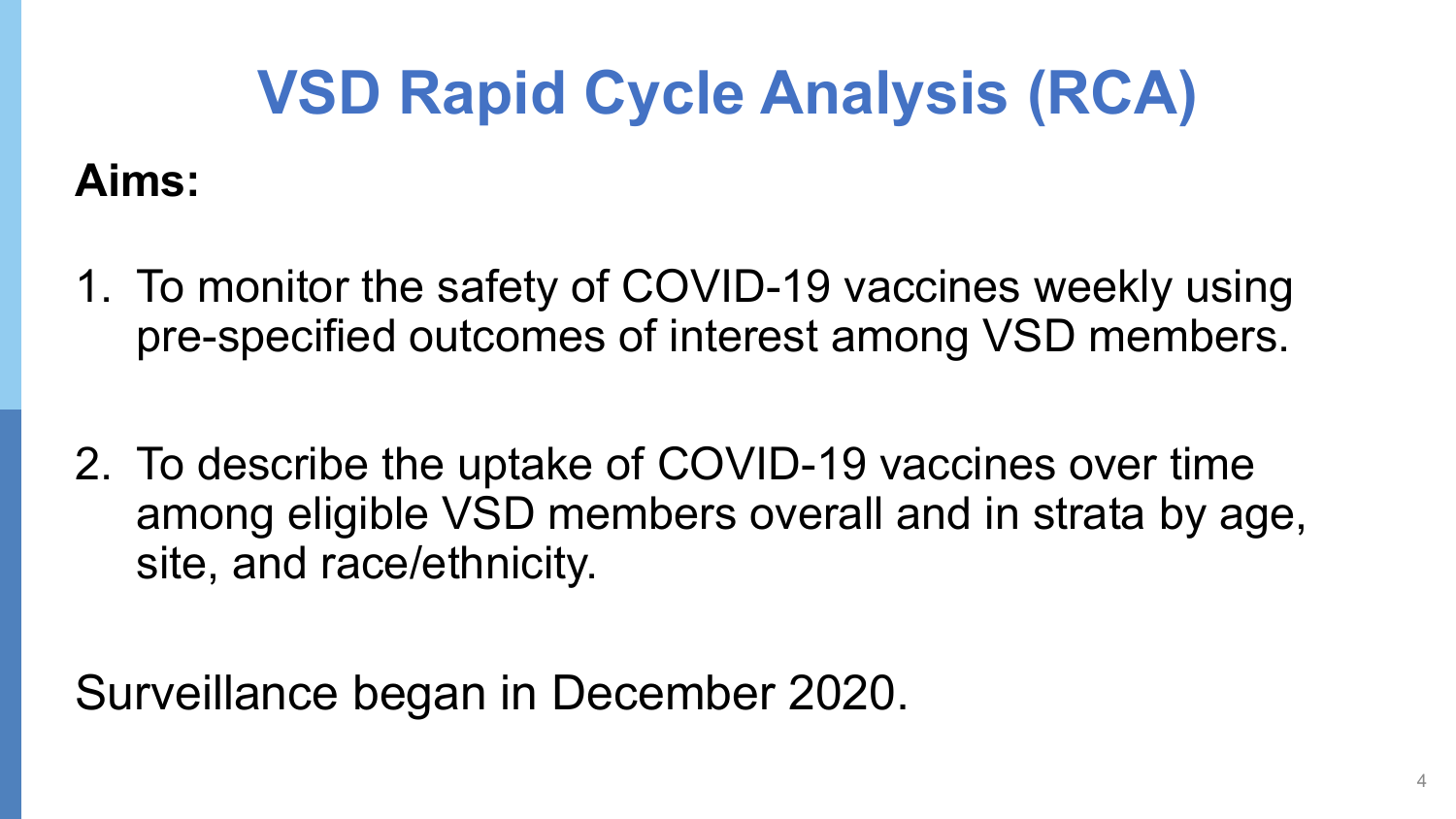## **VSD COVID-19 Vaccine RCA Outcomes**

| #              | <b>Outcomes</b>                                                    | <b>Settings</b> | <b>Risk Window</b><br>(days) | <b>Chart Review</b> | <b>Monitoring</b><br>Only | <b>Exclude if COVID-</b><br>19 in the Prior X<br><b>Days</b> |
|----------------|--------------------------------------------------------------------|-----------------|------------------------------|---------------------|---------------------------|--------------------------------------------------------------|
| $\mathbf 1$    | Acute disseminated encephalomyelitis                               | E, I            | $1-21, 1-42$                 | Yes                 |                           |                                                              |
| $\overline{2}$ | Acute myocardial infarction - First Ever                           | E, I            | $1-21, 1-42$                 |                     |                           | 30 days                                                      |
| 3              | Acute respiratory distress syndrome                                | E, I            | $0 - 84$                     |                     | Yes                       | 42 days                                                      |
| 4              | Anaphylaxis - First in 7 days                                      | E, I            | $0 - 1$                      | Yes                 | Yes                       |                                                              |
| 5              | Appendicitis                                                       | E, I            | $1-21, 1-42$                 |                     |                           |                                                              |
| 6              | Bell's palsy - First Ever                                          | E, I, O         | $1-21, 1-42$                 |                     |                           | 30 days                                                      |
| $\overline{7}$ | Cerebral venous sinus thrombosis                                   | E, I            | $1-21, 1-42$                 | Yes                 |                           | 30 days                                                      |
| 8              | Disseminated intravascular coagulation                             | E, I            | $1-21, 1-42$                 |                     |                           | 42 days                                                      |
| 9              | Encephalitis / myelitis / encephalomyelitis                        | E, I            | $1-21, 1-42$                 |                     |                           | 30 days                                                      |
| 10             | Guillain-Barré syndrome                                            | E, I            | $1-21, 1-42$                 | Yes                 |                           |                                                              |
| 11             | Immune thrombocytopenia                                            | E, I, O         | $1-21, 1-42$                 |                     |                           | 30 days                                                      |
| 12             | Kawasaki disease                                                   | E, I            | $1-21, 1-42$                 |                     |                           |                                                              |
| 13             | Multisystem inflammatory syndrome in children/adults (MIS-C/MIS-A) | E, I            | $0 - 84$                     |                     | Yes                       |                                                              |
| 14             | Myocarditis / pericarditis - First in 60 Days                      | E, I            | $1-21, 1-42$                 | Yes (<40 years)     |                           | 30 days                                                      |
| 15             | Narcolepsy / cataplexy                                             | E, I, O         | $0 - 84$                     |                     | Yes                       |                                                              |
| 16             | Pulmonary embolism - First Ever                                    | E, I            | $1-21, 1-42$                 |                     |                           | 30 days                                                      |
| 17             | Seizures                                                           | E, I            | $1-21, 1-42$                 |                     |                           | 30 days                                                      |
| 18             | Stroke, hemorrhagic                                                | E, I            | $1-21, 1-42$                 |                     |                           | 30 days                                                      |
| 19             | Stroke, ischemic                                                   | E, I            | $1-21, 1-42$                 |                     |                           | 30 days                                                      |
| 20             | Thrombosis with thrombocytopenia syndrome - First Ever             | E, I            | $1-21, 1-42$                 | Yes                 |                           | 30 days                                                      |
| 21             | Thrombotic thrombocytopenic purpura                                | E, I            | $1-21, 1-42$                 |                     |                           | 30 days                                                      |
| 22             | Transverse myelitis                                                | E, I            | $1-21, 1-42$                 | Yes                 |                           |                                                              |
| 23             | Venous thromboembolism - First Ever                                | E, I, O         | $1-21, 1-42$                 |                     |                           | 30 days                                                      |

Abbreviations: E=ED, I=Inpatient, O=Outpatient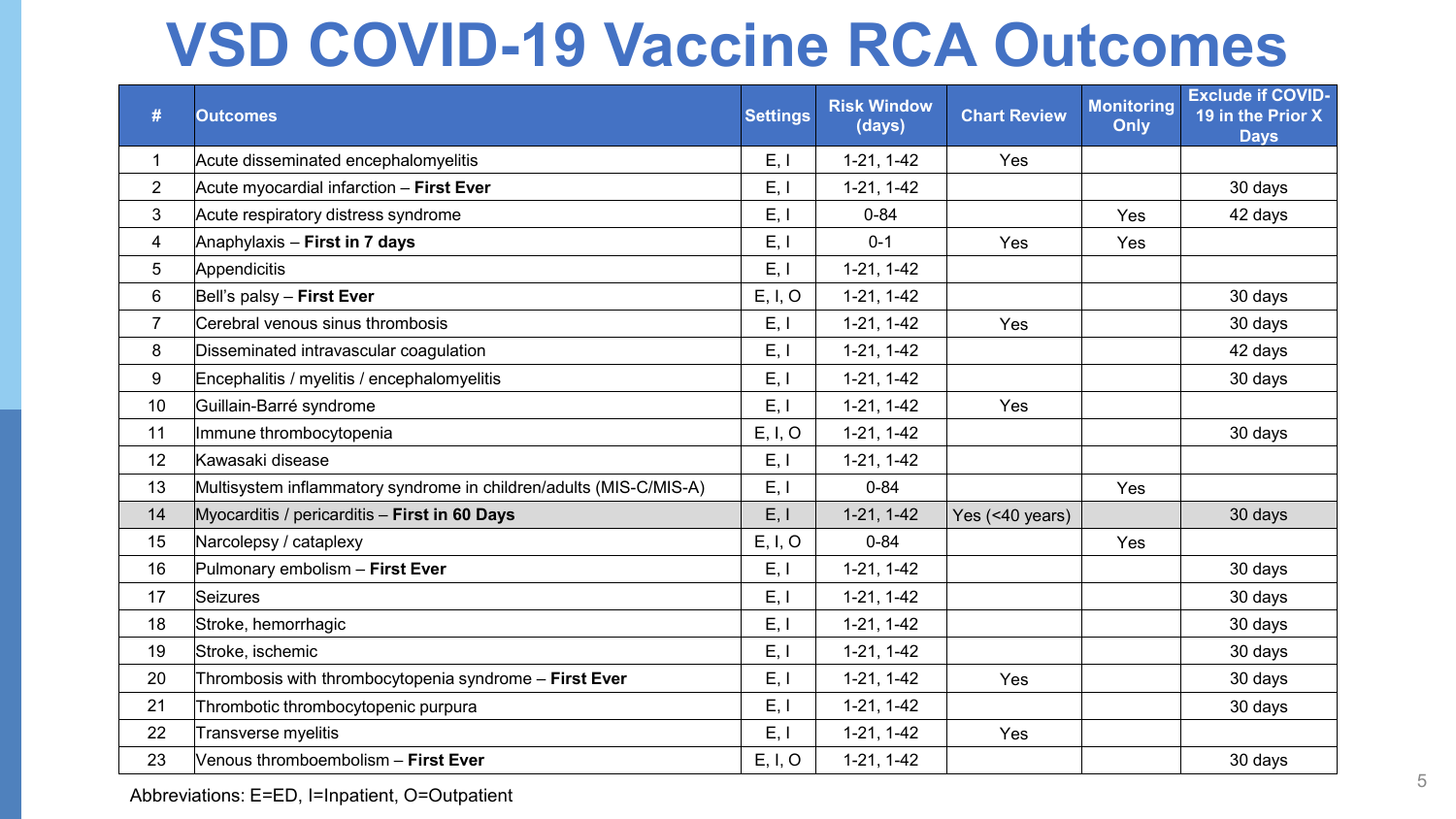## **Myocarditis and Pericarditis: Electronic Case Identification using ICD-10 Codes**

| <b>Initial Code List (based on</b>                                                                                   | <b>Revised Code List (based on VSD</b>                                                                                                                                                                         |
|----------------------------------------------------------------------------------------------------------------------|----------------------------------------------------------------------------------------------------------------------------------------------------------------------------------------------------------------|
| consultation with cardiologist)                                                                                      | feedback)                                                                                                                                                                                                      |
| • B33.22 Viral myocarditis<br>• B33.23 Viral pericarditis<br>• 130.* Acute pericarditis<br>• I40.* Acute myocarditis | • B33.22 Viral myocarditis<br>• B33.23 Viral pericarditis<br>• 130.* Acute pericarditis<br>• I40.* Acute myocarditis<br>• I51.4 Myocarditis, unspecified<br>• I31.9 Disease of the pericardium,<br>unspecified |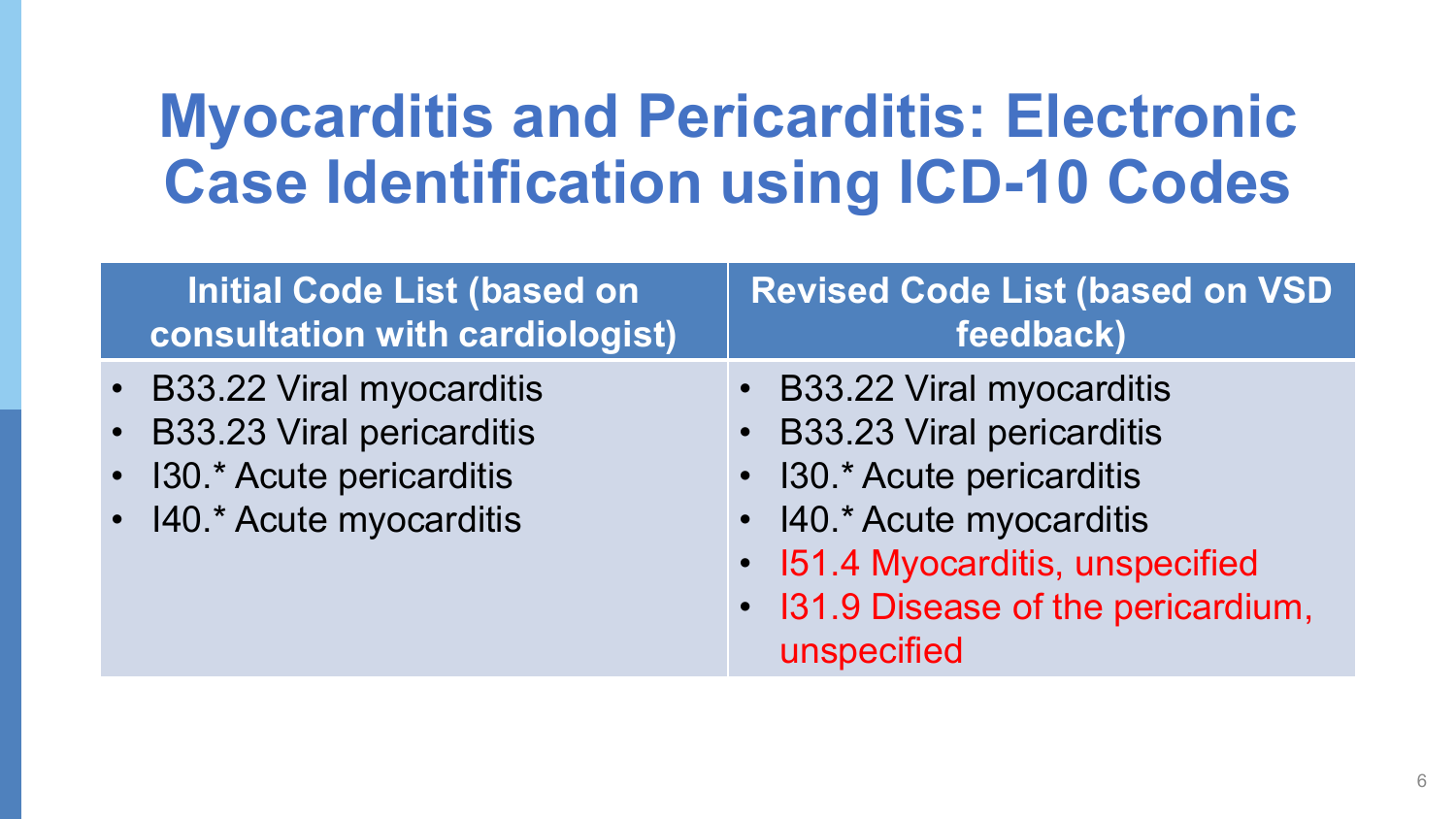**COVID-19 Vaccine Uptake & Primary Analyses (Data Through 1/15/2022)**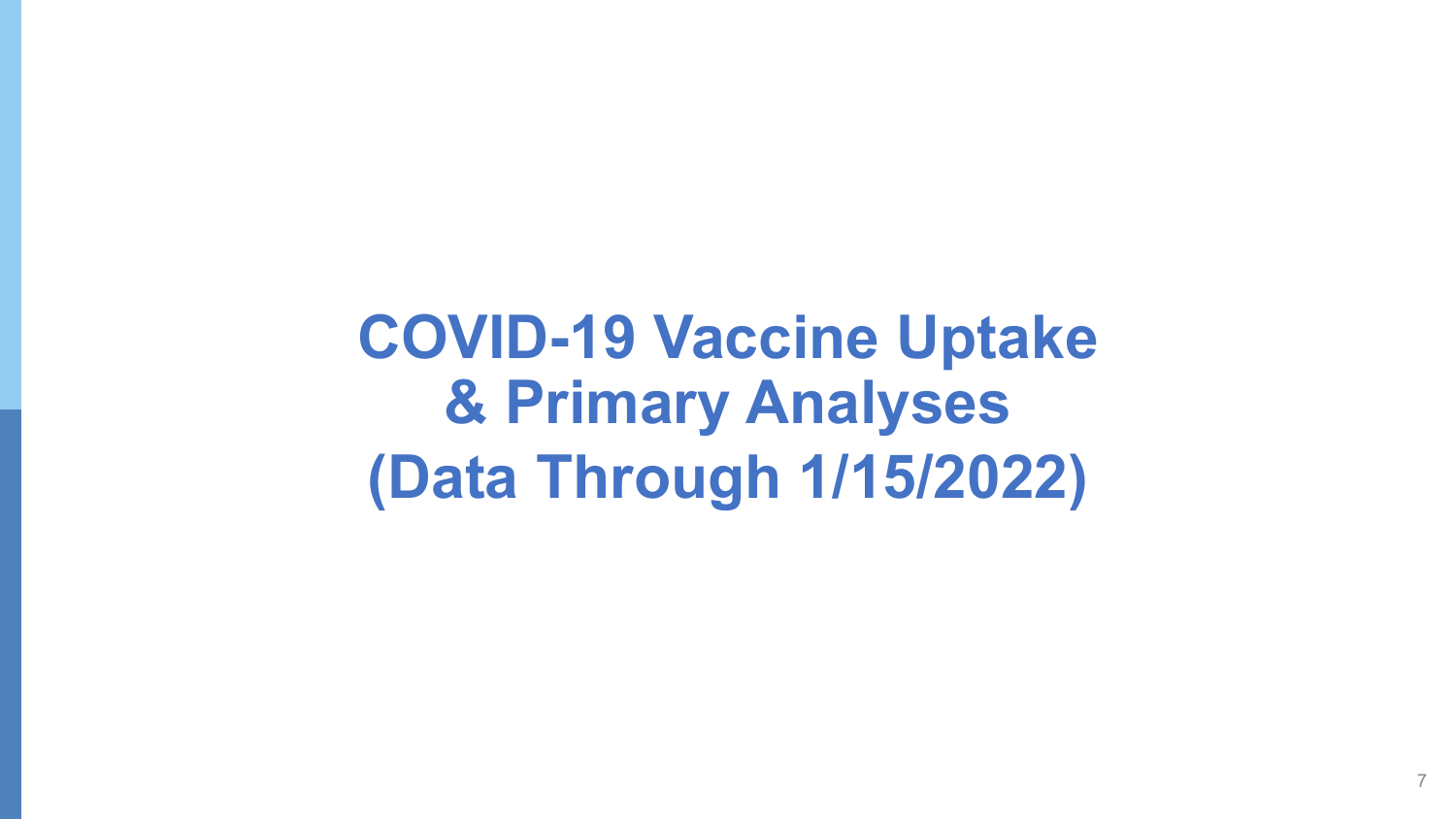## **VSD COVID-19 Vaccine Totals**



#### To date, 73.0% of the age eligible VSD population is fully vaccinated and 76.1% received at least one dose

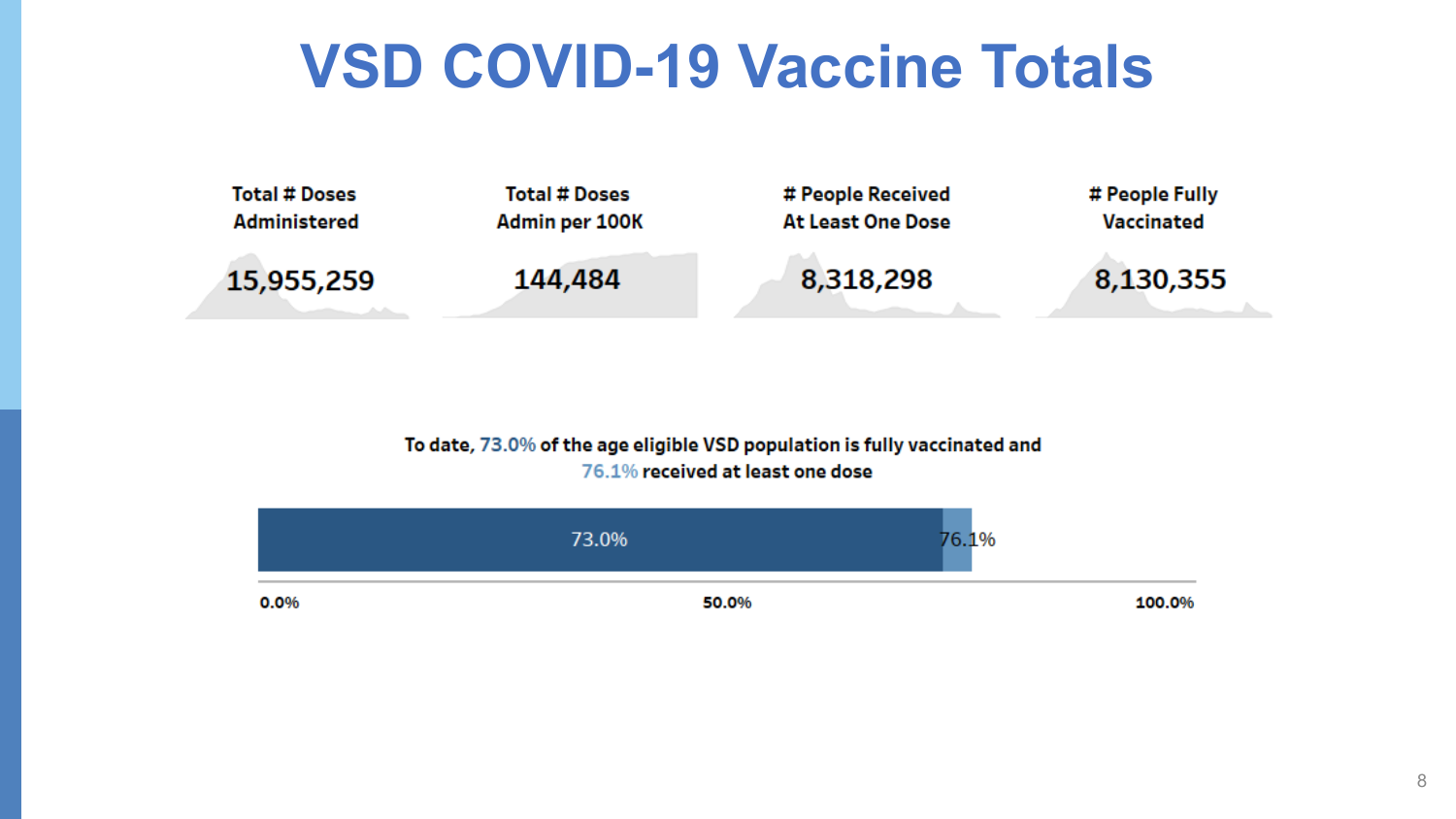## **VSD COVID-19 Vaccine Totals**

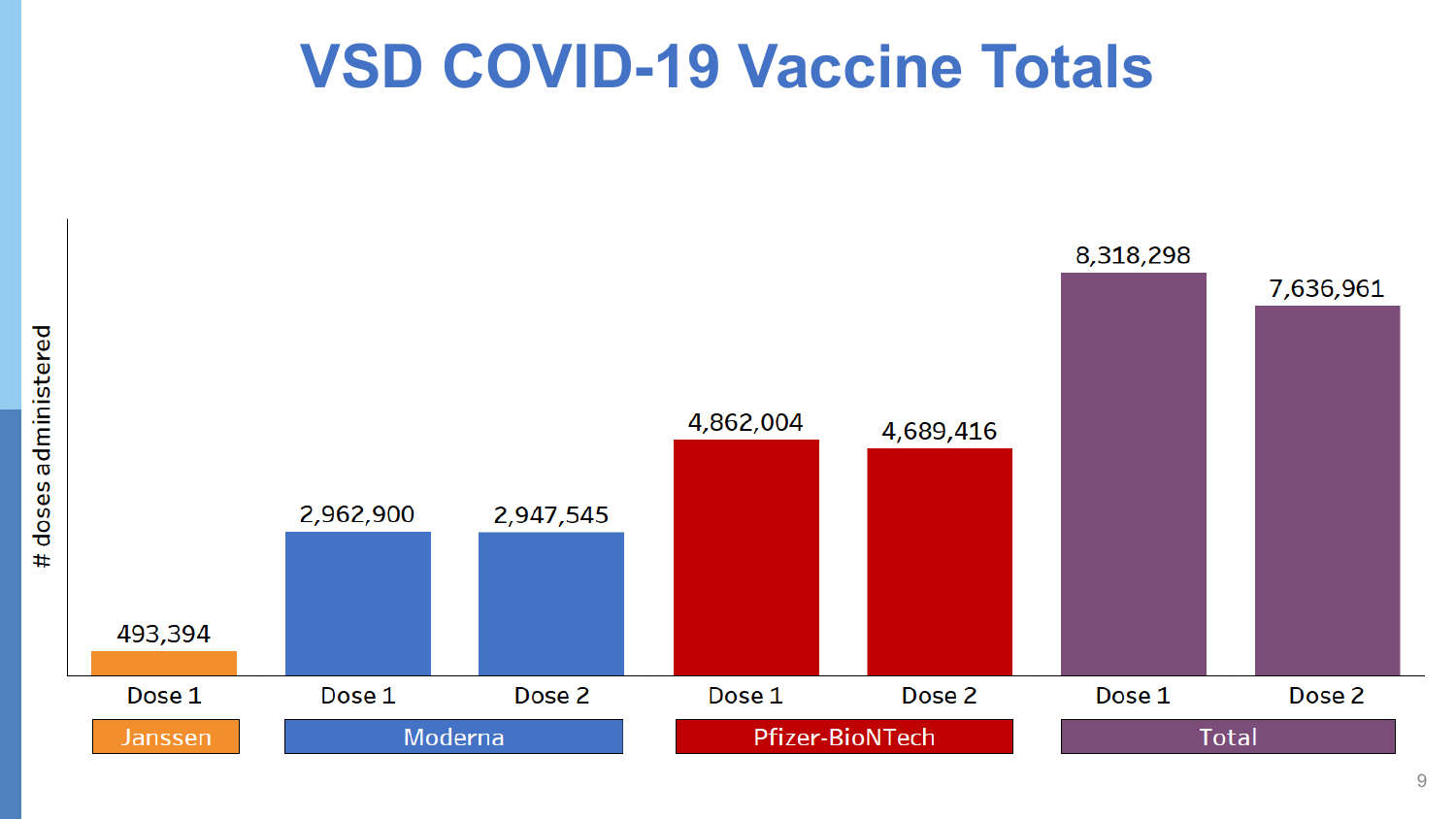## **Analytic Strategy**

- For the primary analysis, the number of outcomes observed in the risk interval (1-21 days) after COVID-19 vaccination were compared to the number expected
- The expected was derived from "vaccinated concurrent comparators" who were in a comparison interval (days 22-42) after COVID-19 vaccination
- On each day that an outcome occurred, vaccinees who were in their risk interval were compared with similar vaccinees who were concurrently in their comparison interval
	- ─Comparisons were adjusted for age group, sex, race/ethnicity, VSD site, as well as calendar date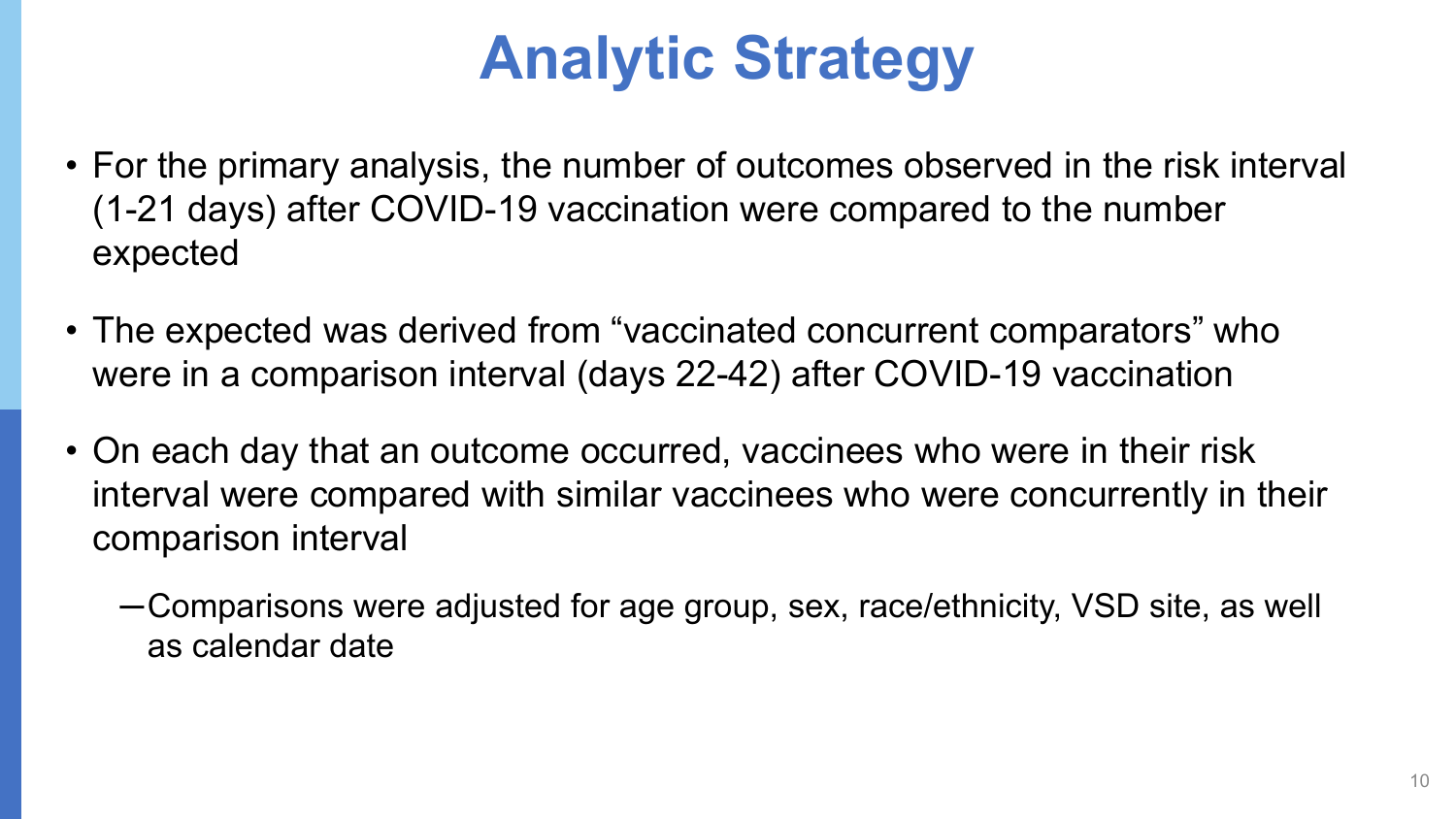#### **Vaccinee with Myocarditis in the Risk Interval and a Concurrent Comparator**



Comparison Interval 22-42 days post-vaccination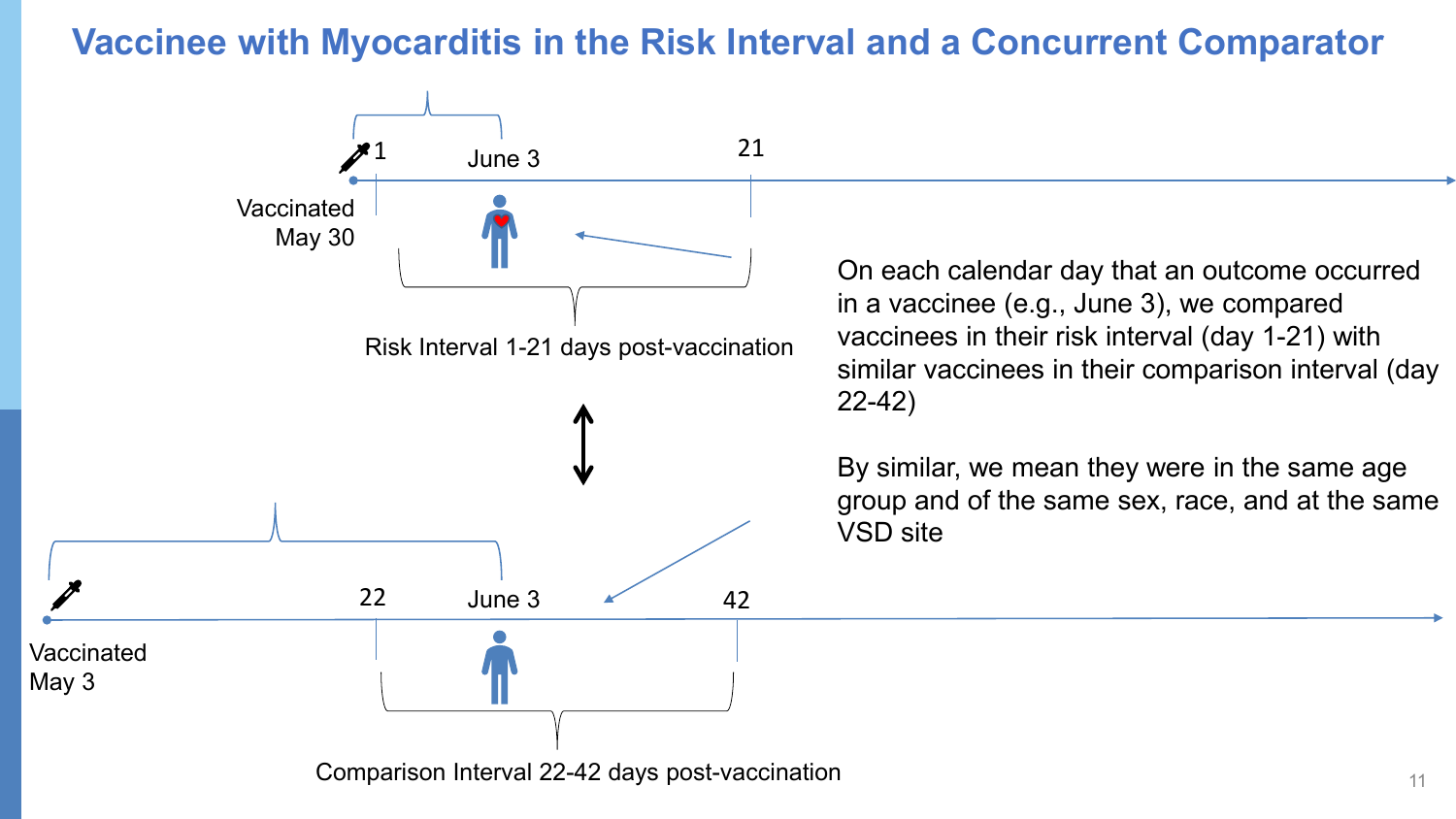**Subgroup Analyses of Verified Myocarditis and Pericarditis after mRNA Vaccines among 18–39-Year-Olds (Data Through 1/15/2022)**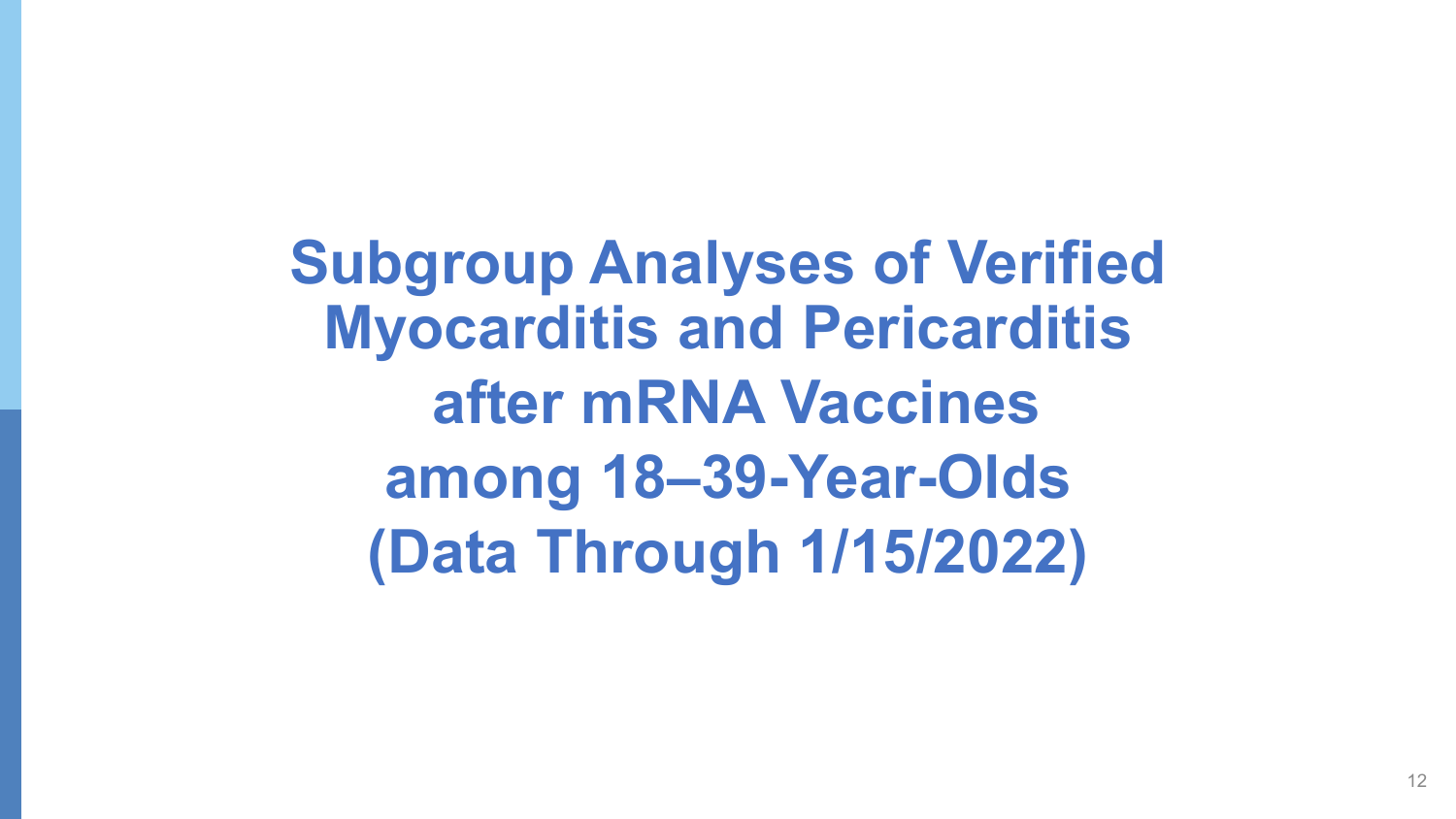### **Doses Administered for 18–39-Year-Olds by Week**

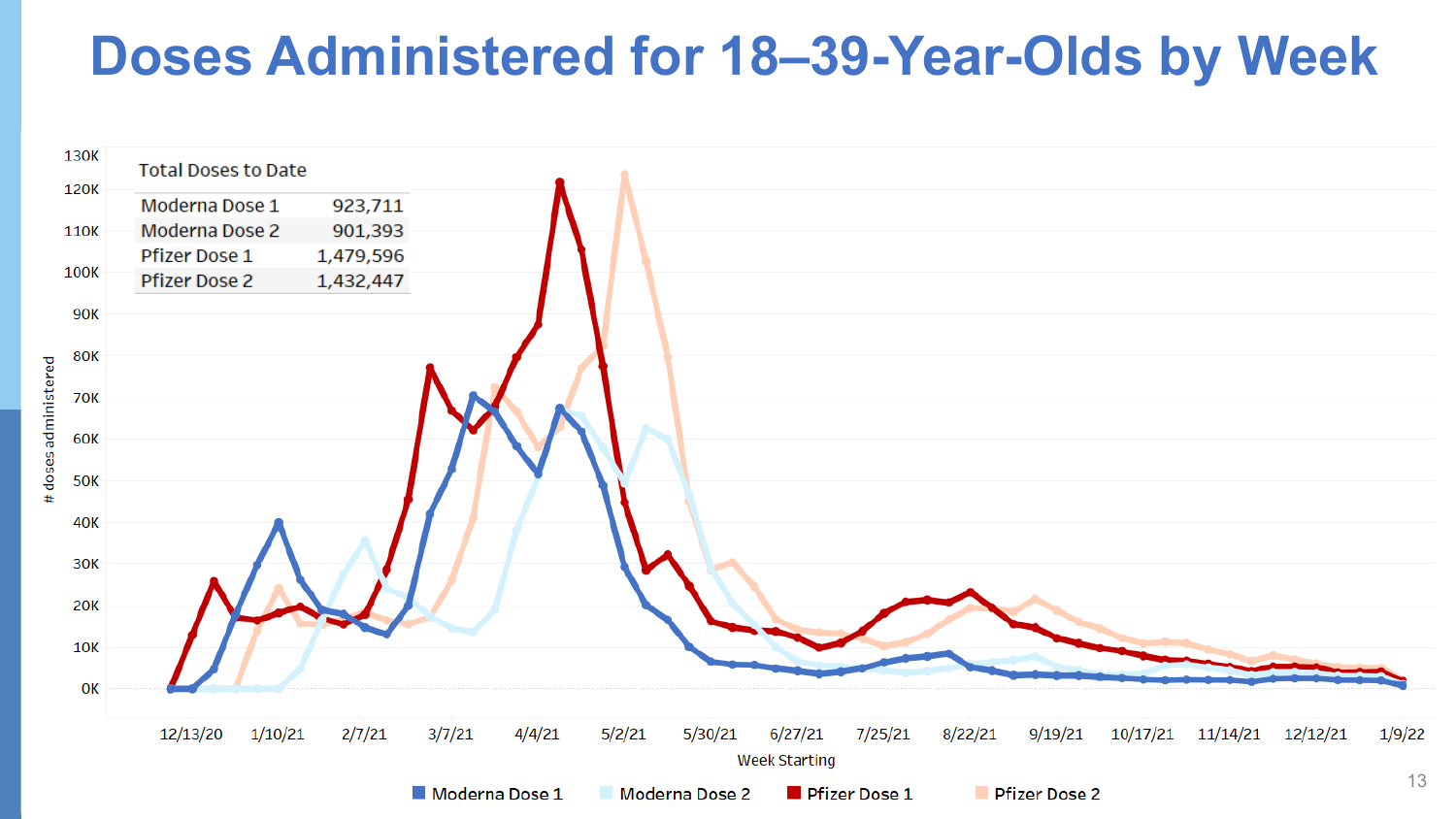### **Days Between Dose 1 & Dose 2 Among 18–39-Year-Olds**

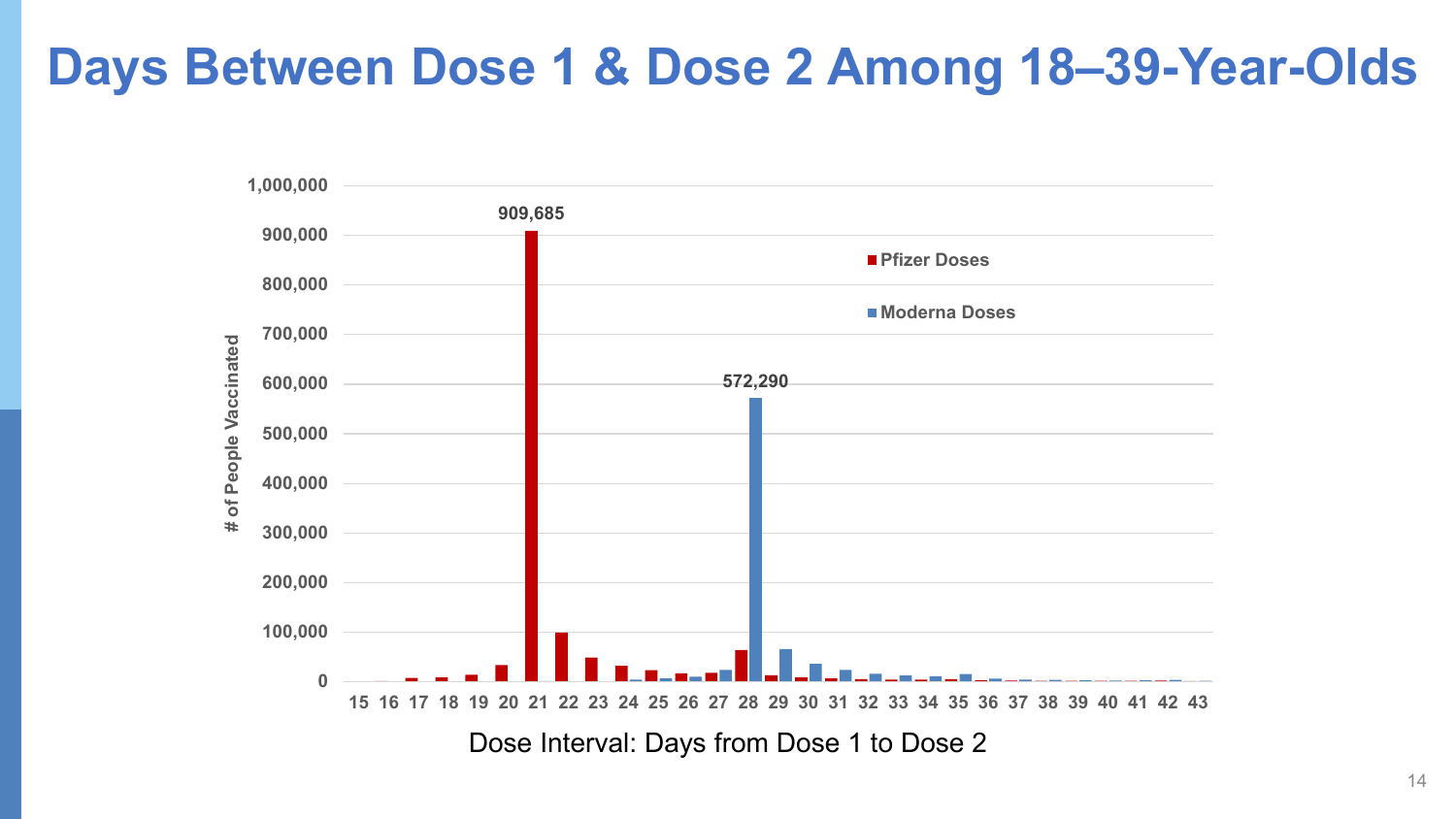## **Myocarditis and Pericarditis after an mRNA Vaccine: Chart Review Summary**

- Chart review completed for 297 cases through **January 15, 2022** for cases (19 pending, all under 18 years of age)
	- 5–39-year-olds
	- Cases identified any time post-vaccination
- Initial chart review followed with adjudication by an infectious disease clinician and/or a cardiologist
	- Confirm incident following vaccination
	- Meet CDC case definition (myocarditis, pericarditis, or myopericarditis)
	- Evaluate level of certainty for myocarditis

#### • **Adjudication verified 213/297 (71%) myocarditis and pericarditis cases**

• 79 verified cases among 18–39-year-olds with onset in the 0-7 day risk interval; 16 after dose 1 and 63 after dose 2 15 and 15 and 15 and 15 and 15 and 15 and 15 and 15 and 15 and 15 and 15 and 15 and 15 and 15 and 15 and 15 and 15 and 15 and 15 and 15 and 15 and 15 and 15 and 15 and 15 and 15 and 15 and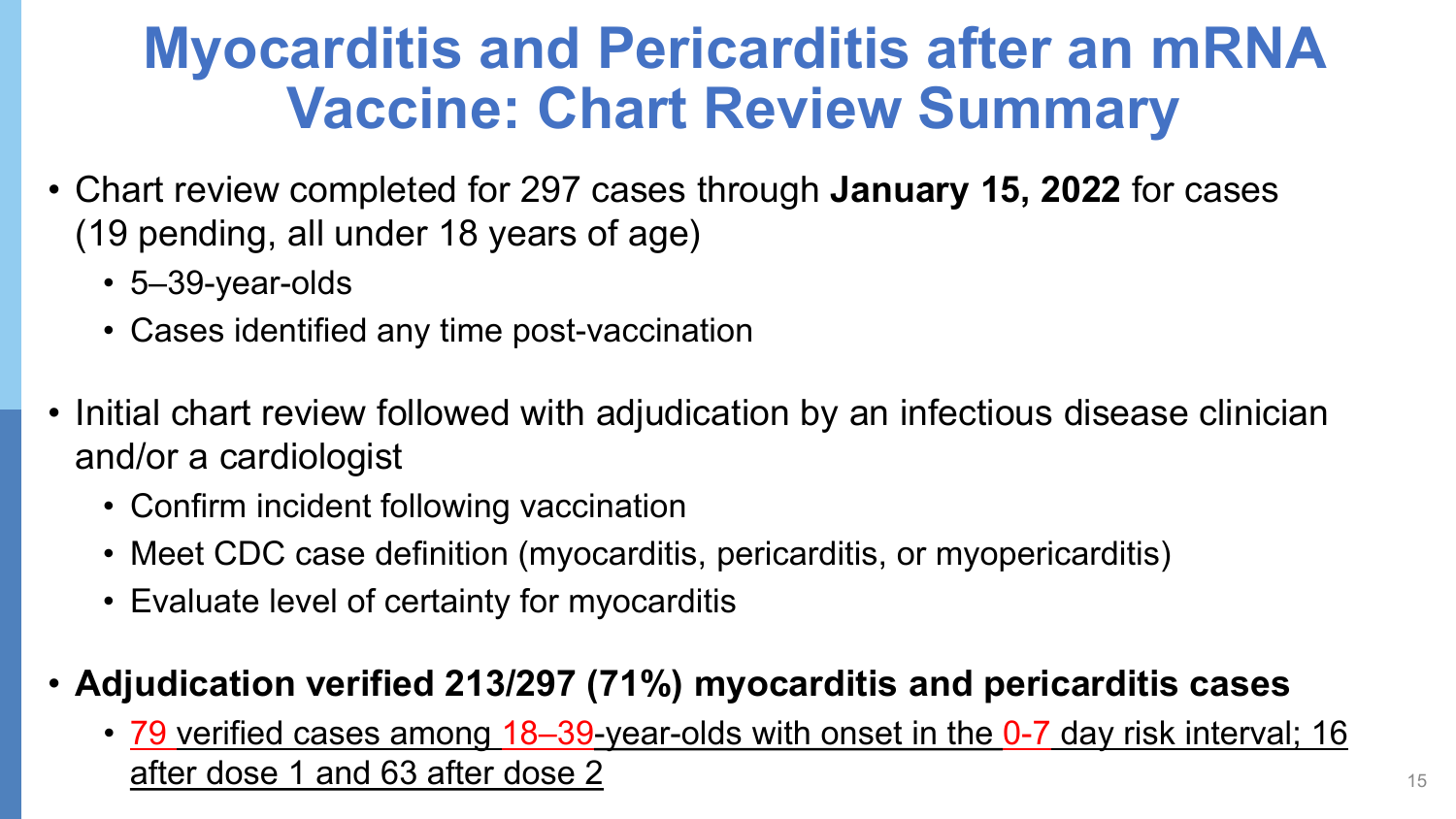#### **Verified Myocarditis and Pericarditis in the 0-7 Day Risk Interval, among 18–39-Year-Olds by Product and Dose**

**Compared with Outcome Events in Vaccinated Comparators on the Same Calendar Days** 

|                        |                   |                                                                             |                                                                | <b>Analysis</b>                            |                                             |                           |                                                                            |  |  |
|------------------------|-------------------|-----------------------------------------------------------------------------|----------------------------------------------------------------|--------------------------------------------|---------------------------------------------|---------------------------|----------------------------------------------------------------------------|--|--|
| <b>Vaccine</b>         | <b>Dose</b>       | <b>Events in Risk</b><br><b>Interval</b><br><b>Events/Million</b><br>Doses) | <b>Events in</b><br><b>Comparison</b><br>Interval <sup>1</sup> | <b>Adjusted</b><br>Rate Ratio <sup>2</sup> | 95%<br><b>Confidence</b><br><b>Interval</b> | 2-Sided<br><b>P-value</b> | <b>Excess Cases in</b><br><b>Risk Period per 1</b><br><b>Million Doses</b> |  |  |
| <b>Either</b>          | <b>Both Doses</b> | 79 (16.8)                                                                   | 20                                                             | 7.55                                       | $4.52 - 13.04$                              | < .001                    | 14.6                                                                       |  |  |
| <b>mRNA</b><br>vaccine | Dose 1            | 16(6.7)                                                                     | 20                                                             | 3.29                                       | $1.52 - 7.07$                               | 0.003                     | 4.6                                                                        |  |  |
|                        | Dose 2            | 63 (27.5)                                                                   | 13                                                             | 13.63                                      | $7.39 - 26.55$                              | < 0.001                   | 25.5                                                                       |  |  |
| <b>Pfizer</b>          | <b>Both Doses</b> | 41(14.2)                                                                    | 13                                                             | 6.94                                       | $3.57 - 14.13$                              | < 001                     | 12.1                                                                       |  |  |
|                        | Dose 1            | 7(4.7)                                                                      | 13                                                             | 3.02                                       | $1.03 - 8.33$                               | 0.044                     | 3.2                                                                        |  |  |
|                        | Dose 2            | 34(24.1)                                                                    | 8                                                              | 14.34                                      | $6.45 - 34.85$                              | < 0.01                    | 22.4                                                                       |  |  |
| <b>Moderna</b>         | <b>Both Doses</b> | 38(21.1)                                                                    | $\overline{7}$                                                 | 9.18                                       | $4.12 - 22.89$                              | < 0.01                    | 18.8                                                                       |  |  |
|                        | Dose 1            | 9(9.7)                                                                      | $\overline{7}$                                                 | 3.46                                       | $1.12 - 11.07$                              | 0.031                     | 6.9                                                                        |  |  |
|                        | Dose 2            | 29(33.0)                                                                    | $\overline{4}$                                                 | 18.75                                      | $6.73 - 64.94$                              | < 0.001                   | 31.2                                                                       |  |  |

**<sup>1</sup>**Comparison interval is 22–42 days after either dose.

**<sup>2</sup>**Adjusted for VSD site, 5-year age group, sex, race/ethnicity, and calendar date.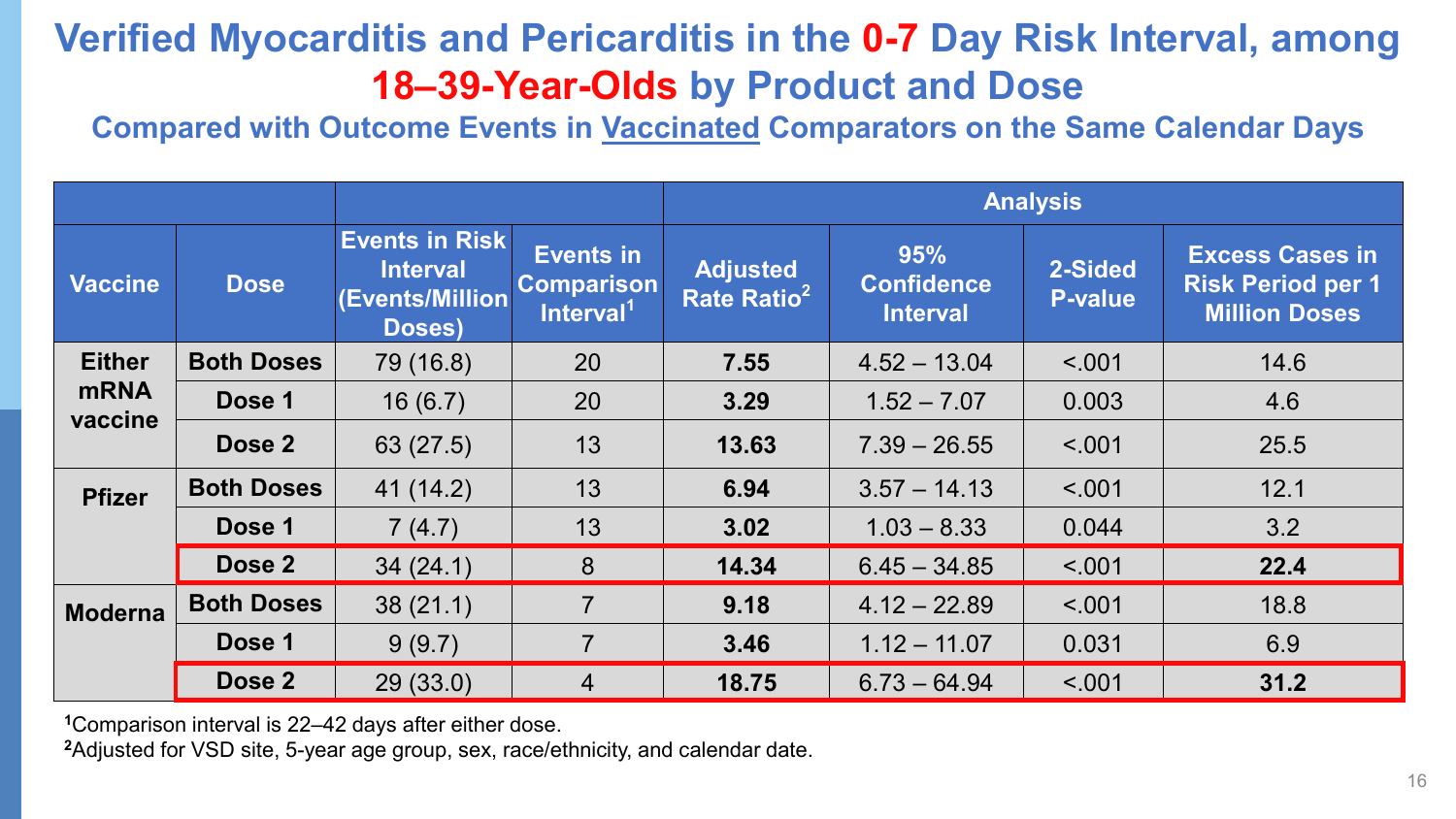#### **Verified Myocarditis and pericarditis 0-7 Days after Any Dose of mRNA Vaccine: Level of Care and Status by Age Group/Product**

| <b>Level of Care and Status</b>                                   | 18-39-Year-Olds<br>(Pfizer) N=41 | 18-39-Year-Olds<br>(Moderna) N=38 |  |  |
|-------------------------------------------------------------------|----------------------------------|-----------------------------------|--|--|
| Highest level of care                                             |                                  |                                   |  |  |
| Outpatient                                                        | $1(2\%)$                         | 1(3%)                             |  |  |
| <b>Emergency department</b>                                       | 5(12%)                           | 7(18%)                            |  |  |
| Admitted to hospital                                              | 35 (85%)                         | 30 (79%)                          |  |  |
| Admitted to ICU                                                   | $0(0\%)$                         | $0(0\%)$                          |  |  |
| Length of hospital stay, median (range)                           | 1 day $(0-2$ days)               | 1 day $(0-13$ days)               |  |  |
| 0 days (same day discharge)                                       | 8(20%)                           | 7(18%)                            |  |  |
| 1 day                                                             | 18 (44%)                         | 19 (50%)                          |  |  |
| 2 days                                                            | 15 (37%)                         | 9(25%)                            |  |  |
| 3 days                                                            | $0(0\%)$                         | 2(5%)                             |  |  |
| 4 days                                                            | $0(0\%)$                         | $0(0\%)$                          |  |  |
| 5 days                                                            | $0(0\%)$                         | $0(0\%)$                          |  |  |
| 6+ days                                                           | $0(0\%)$                         | 1(3%)                             |  |  |
| Discharged to home                                                | 41 (100%)                        | 38 (100%)                         |  |  |
| At least one follow-up visit noted at the time<br>of chart review | 37 (90%)                         | 34 (90%)                          |  |  |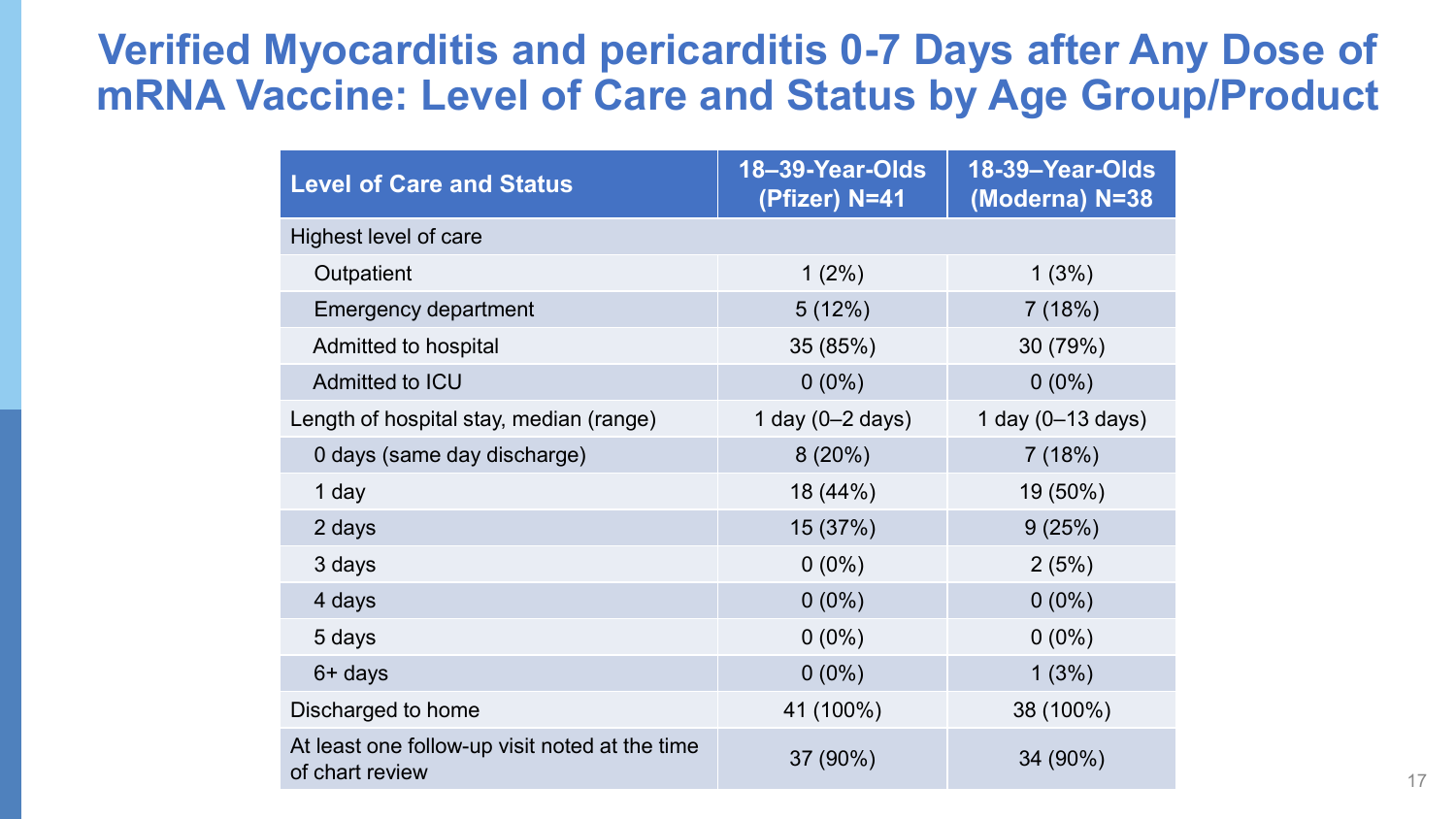### **Is There a Difference in Risk of Myocarditis and Pericarditis between mRNA Vaccines?**

• Analyses with vaccinated concurrent comparators indicate that both Pfizer and Moderna are associated with increased risk of myocarditis/pericarditis in 18–39-year-olds

• Analyses with vaccinated concurrent comparators indirectly suggest that Moderna may be associated with more risk of myocarditis/pericarditis than Pfizer

• To directly test whether the risk of myocarditis/pericarditis after Moderna differs from that after Pfizer, we conducted head-to-head comparisons among 18–39-year-olds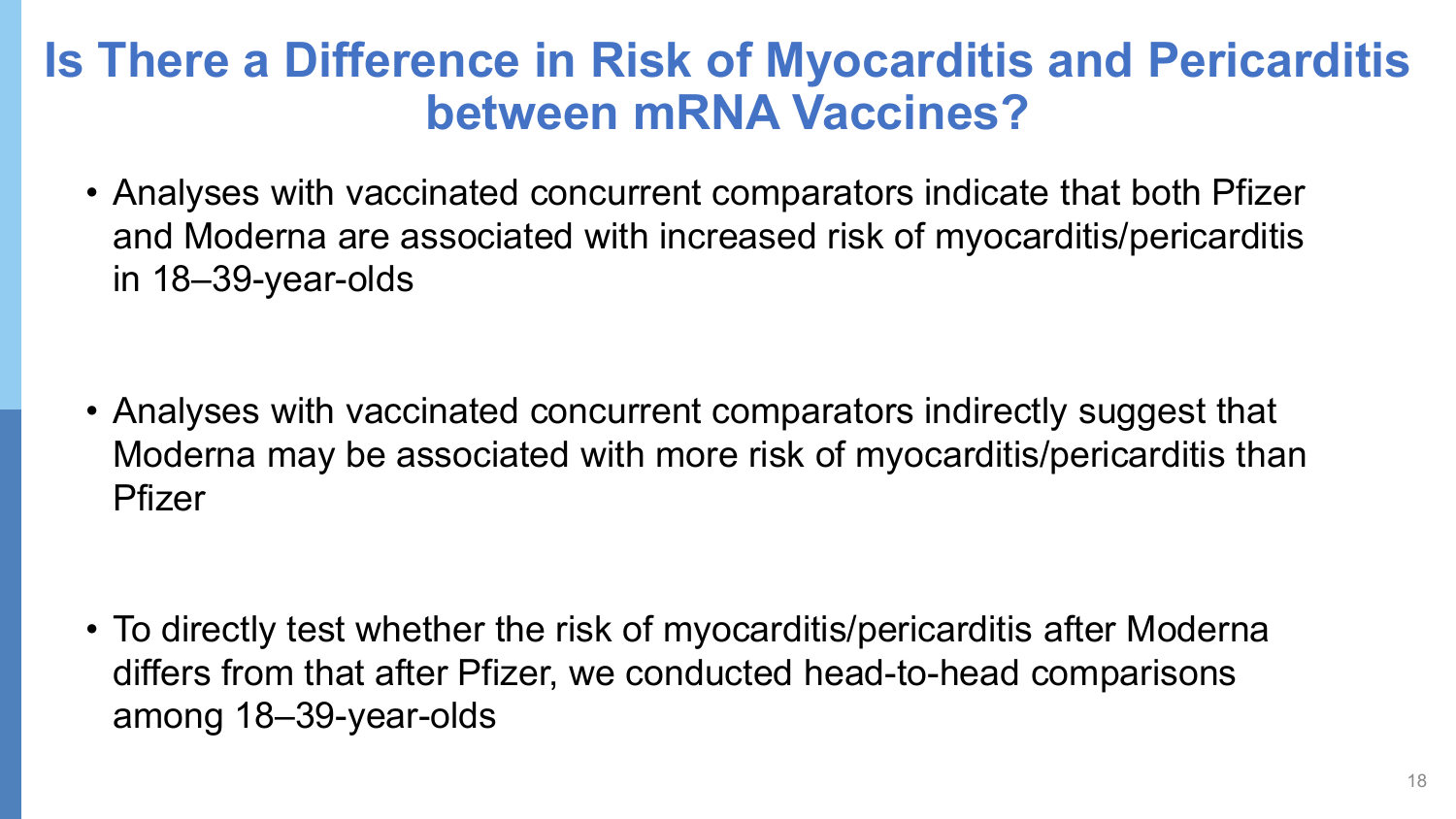## **Verified Myocarditis and Pericarditis in 18–39-Year-Olds: Moderna vs Pfizer (Data Through 1/15/2022)**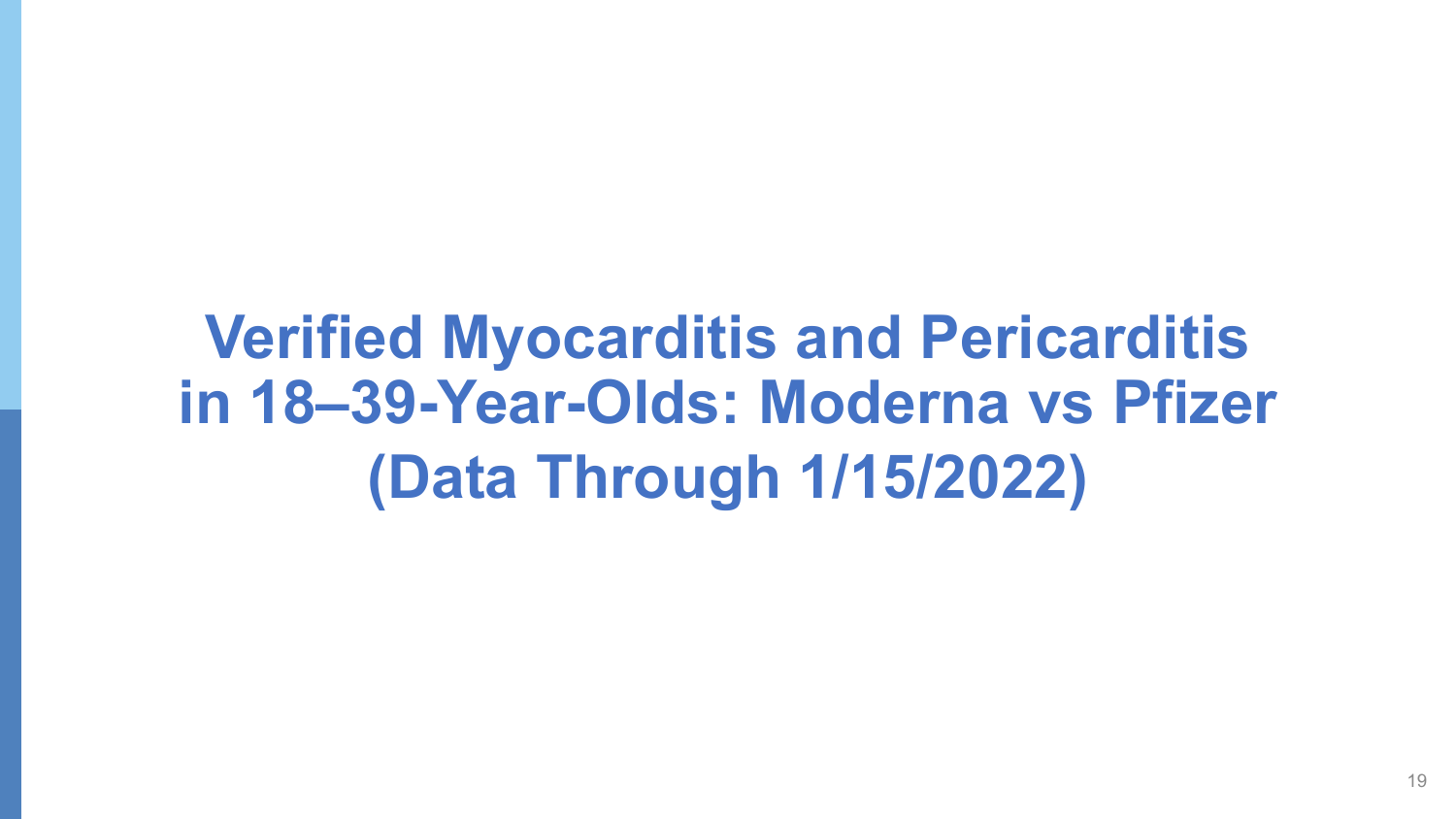#### **Days between Dose 1 & Dose 2 for the Verified Myocarditis and Pericarditis Cases in the 0-7 Day Risk Interval for 18–39-Year-Olds**

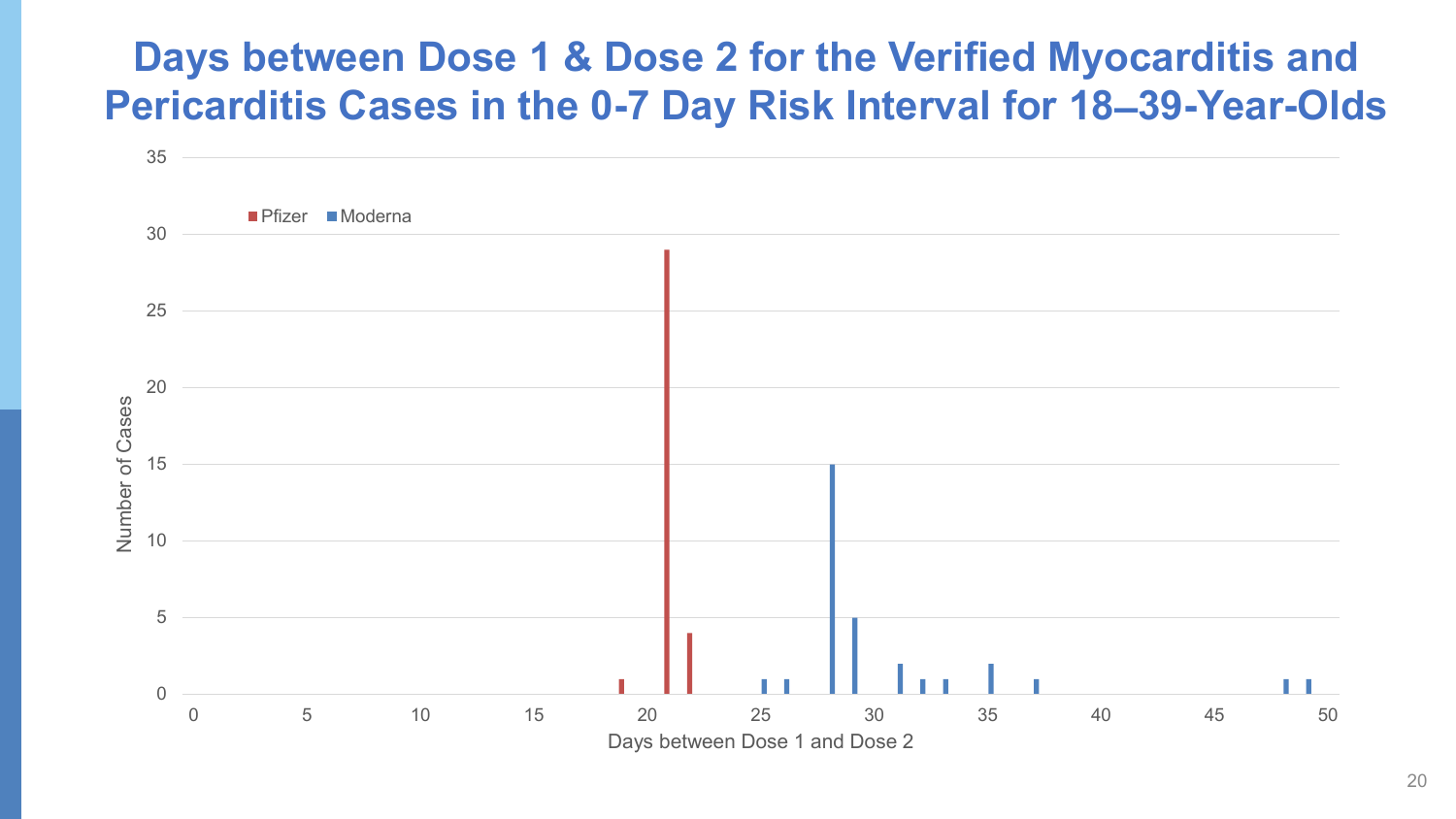### **Symptom Onset of Verified Myocarditis and Pericarditis among 18–39-Year-Olds by Vaccine Product**

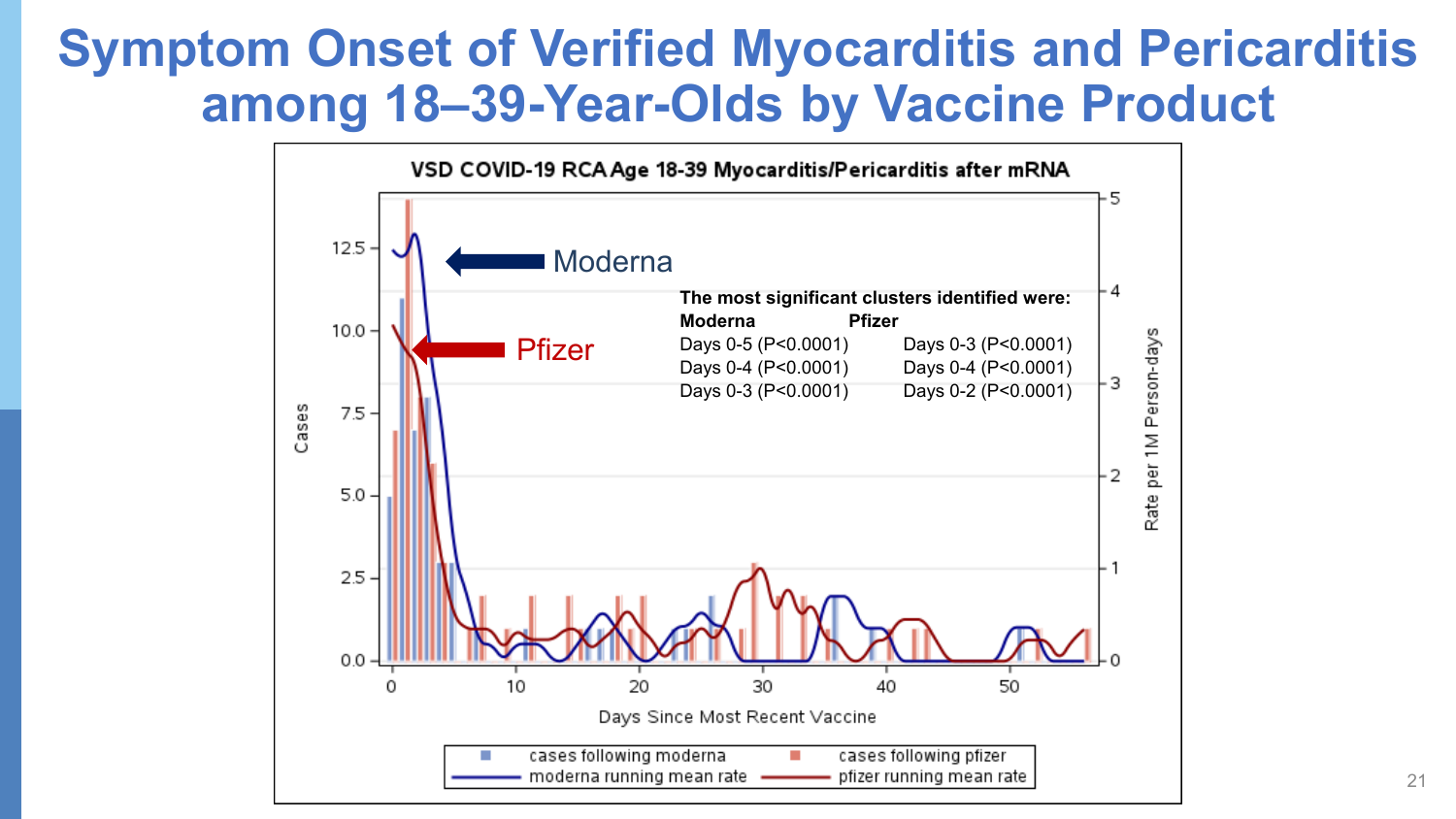## **Moderna vs Pfizer "Head-to-Head" Comparison**

- **Moderna** and **Pfizer** vaccinees were directly compared during the risk interval within groups
- The groups are comprised of:
	- Individuals inside the risk interval (days 0-7 post-vaccination)
	- Individuals of the same age group, sex, and race/ethnicity and from the same VSD site
	- On a calendar day when an mRNA vaccinee had myocarditis/pericarditis
- We estimated rate ratios with 95% confidence intervals (rate post-Moderna / rate post-Pfizer)
- We tested the null hypothesis that the rate of myocarditis and pericarditis after vaccination does not differ between Moderna and Pfizer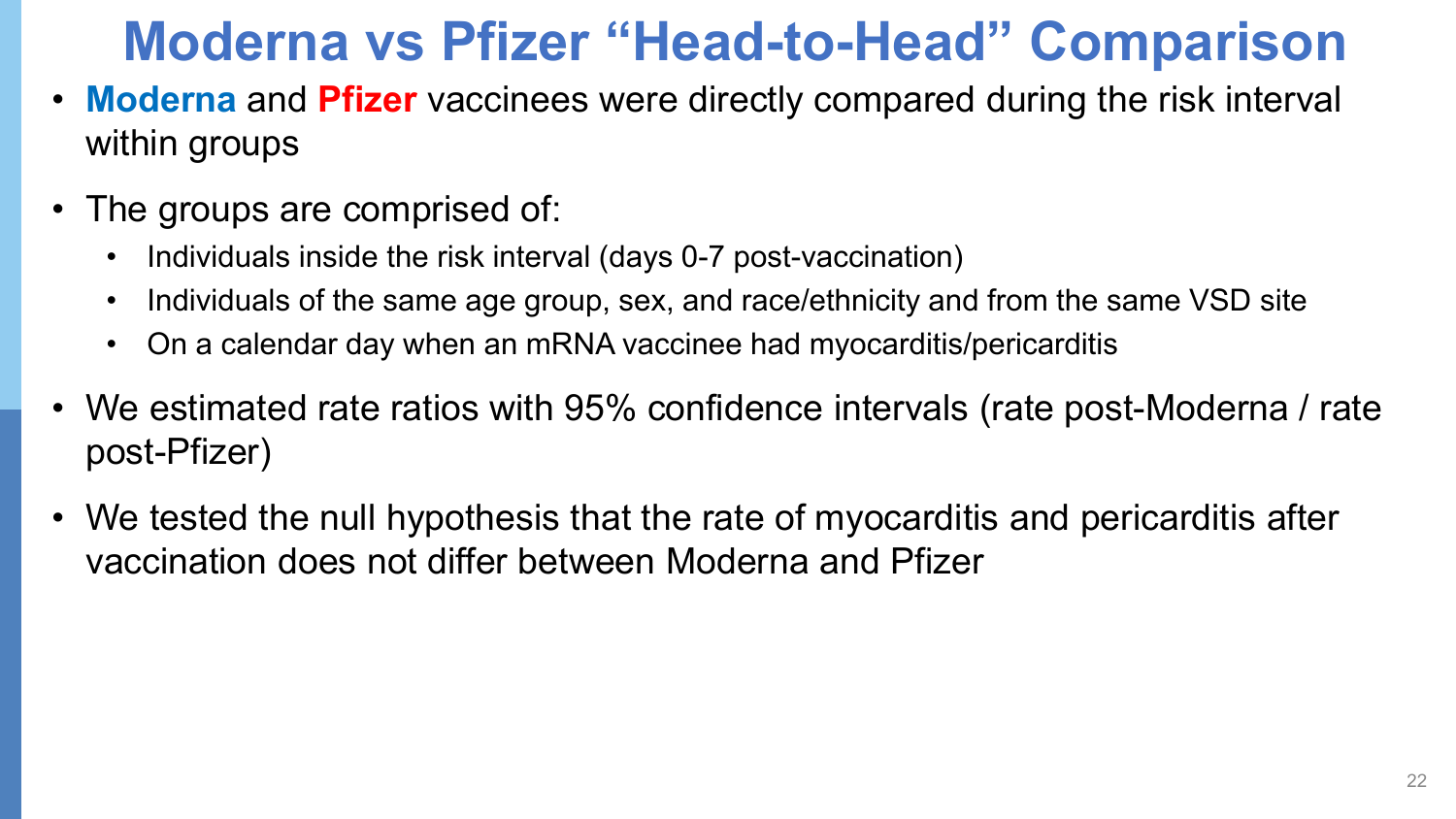## **Moderna vs Pfizer "Head-to-Head" Comparison**

- **Moderna** and **Pfizer** vaccinees were directly compared during the risk interval within groups
- The groups are comprised of:
	- Individuals inside the risk interval (days 0-7 post-vaccination)
	- Individuals of the same age group, sex, and race/ethnicity and from the same VSD site
	- On a calendar day when an mRNA vaccinee had myocarditis/pericarditis
- We estimated rate ratios with 95% confidence intervals (rate post-Moderna / rate post-Pfizer)
- We tested the null hypothesis that the rate of myocarditis and pericarditis after vaccination does not differ between Moderna and Pfizer



- A 28-year-old male had myocarditis on 6/28
- He was vaccinated 6/23 and therefore in the 0-7 day in risk interval
- Comparators include everyone who, on 6/28, was in the 0–7 day post vaccination risk interval after either mRNA vaccine (i.e., they were vaccinated  $6/21 - 6/28$ )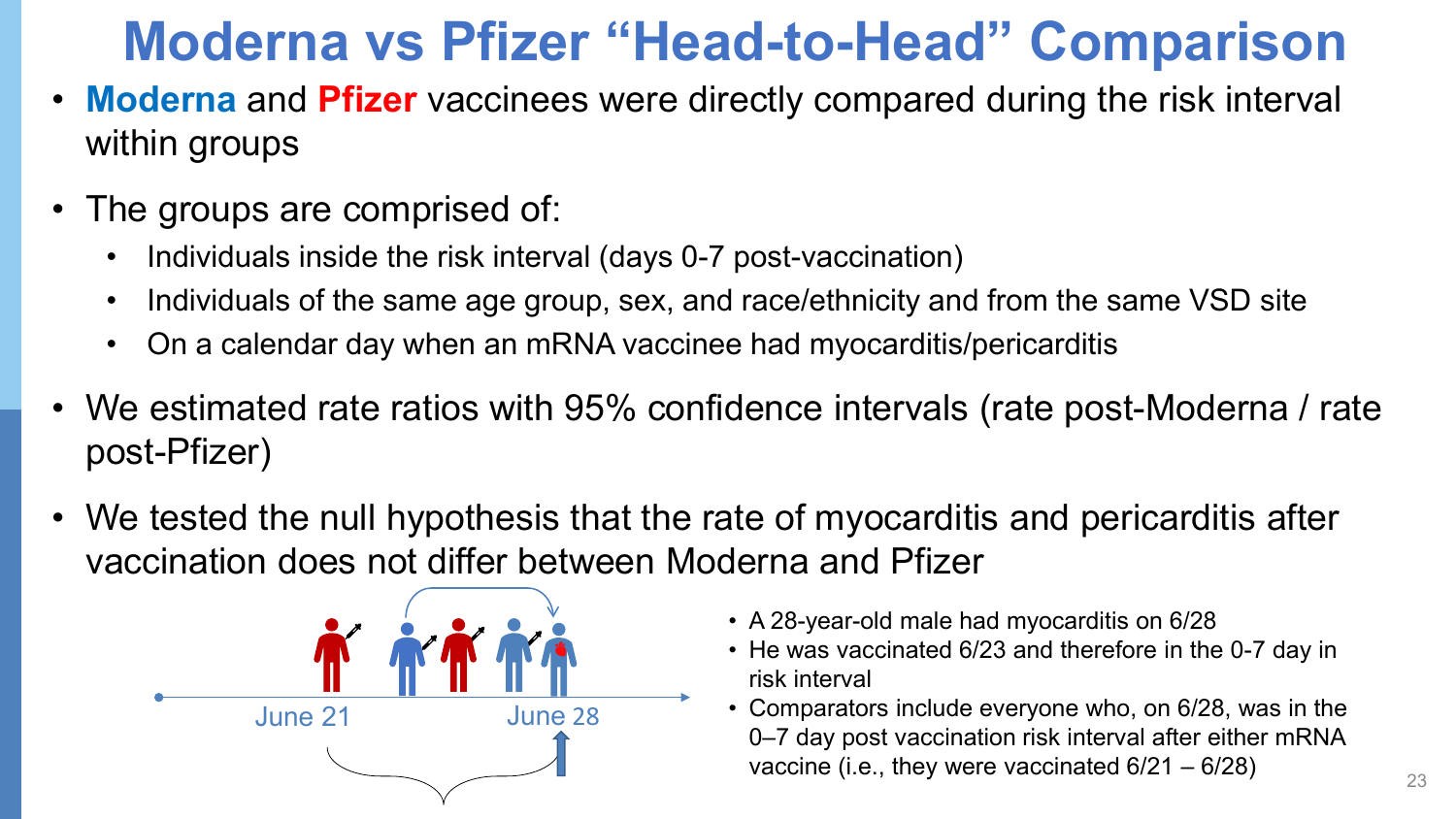### **Myocarditis and Pericarditis in 18–39-Year-Olds in the 0-7 Day Risk Interval: Moderna vs Pfizer**

|                              | <b>Sex</b>  | <b>Moderna Pfizer</b><br>(N) | (N)             | <b>Adjusted</b><br><b>Rate</b><br><b>Ratio</b> | 95%<br><b>Confidence</b><br><b>Interval</b> | 2-Sided<br><b>P-value</b> | <b>Excess Cases in</b><br><b>Risk Period per 1M</b><br><b>Doses of Moderna</b><br>vs Pfizer |
|------------------------------|-------------|------------------------------|-----------------|------------------------------------------------|---------------------------------------------|---------------------------|---------------------------------------------------------------------------------------------|
|                              | All         | 38                           | 41              | 1.61                                           | $1.02 - 2.54$                               | 0.041                     | 8.0                                                                                         |
| <b>Either</b><br><b>Dose</b> | <b>Male</b> | 32                           | 36              | 1.52                                           | $0.93 - 2.48$                               | 0.097                     | 13.4                                                                                        |
|                              | Female      | 6                            | $5\overline{)}$ | 2.34                                           | $0.65 - 8.71$                               | 0.188                     | 3.5                                                                                         |
|                              | All         | 9                            | $\overline{7}$  | 2.27                                           | $0.80 - 6.65$                               | 0.122                     | 5.5                                                                                         |
| Dose 1                       | <b>Male</b> | 6                            | 6               | 1.65                                           | $0.49 - 5.57$                               | 0.414                     | 5.6                                                                                         |
|                              | Female      | 3                            | 1               | 6.79                                           | $0.65 - 197.90$                             | 0.116                     | 5.1                                                                                         |
|                              | All         | 29                           | 34              | 1.48                                           | $0.88 - 2.50$                               | 0.141                     | 10.7                                                                                        |
| Dose 2                       | <b>Male</b> | 26                           | 30              | 1.50                                           | $0.86 - 2.61$                               | 0.152                     | 21.9                                                                                        |
|                              | Female      | $\mathfrak{S}$               | $\overline{4}$  | 1.35                                           | $0.23 - 7.15$                               | 0.714                     | 1.6                                                                                         |

<sup>1</sup>Adjusted for VSD site, age, sex, race/ethnicity, and calendar date. Adjusted rate ratio is an estimate of the Moderna rate divided by Pfizer rate.

<sup>2</sup>Excess cases is an estimate of the Moderna rate minus the Pfizer rate. Excess cases per million doses were estimated by dividing the Moderna incidence rate by the rate ratio estimate and subtracting the result from the Moderna rate.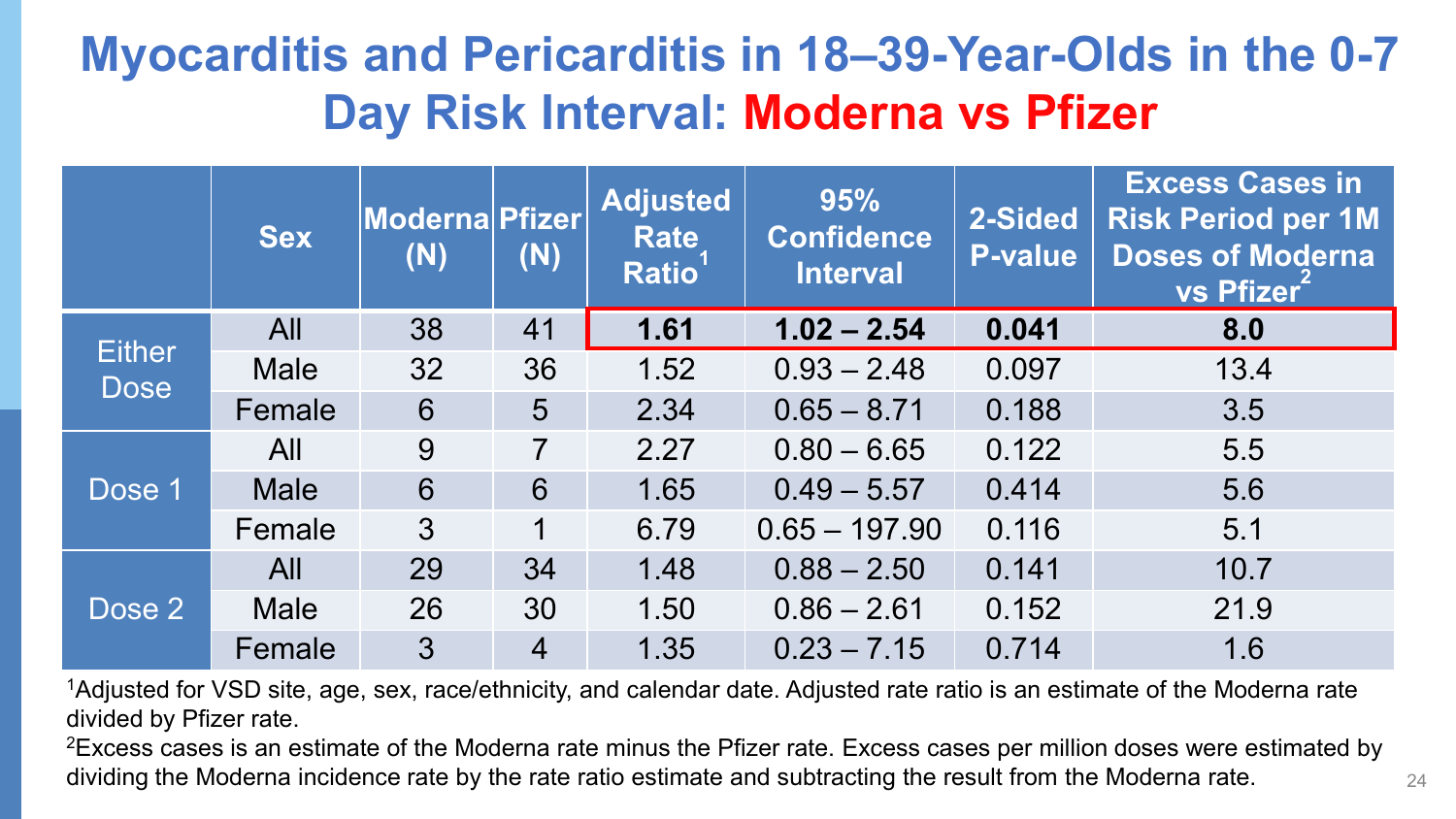### **Myocarditis/Myopericarditis, Pericarditis Excluded, in 18–39- Year-Olds in the 0-7 Day Risk Interval: Moderna vs Pfizer**

|                              | <b>Sex</b>  | <b>Moderna Pfizer</b><br>(N) | (N)            | <b>Adjusted</b><br><b>Rate</b><br><b>Ratio</b> | 95%<br><b>Confidence</b><br><b>Interval</b> | 2-Sided<br><b>P-value</b> | <b>Excess Cases in</b><br><b>Risk Period per 1M</b><br><b>Doses of Moderna</b><br>vs Pfizer <sup>-</sup> |
|------------------------------|-------------|------------------------------|----------------|------------------------------------------------|---------------------------------------------|---------------------------|----------------------------------------------------------------------------------------------------------|
|                              | All         | 30                           | 39             | 1.35                                           | $0.82 - 2.19$                               | 0.237                     | 4.3                                                                                                      |
| <b>Either</b><br><b>Dose</b> | <b>Male</b> | 27                           | 35             | 1.32                                           | $0.78 - 2.22$                               | 0.288                     | 8.1                                                                                                      |
|                              | Female      | $\mathfrak{Z}$               | $\overline{4}$ | 1.57                                           | $0.27 - 8.12$                               | 0.585                     | 1.1                                                                                                      |
|                              | All         | 6                            | 6              | 1.84                                           | $0.54 - 6.30$                               | 0.320                     | 3.0                                                                                                      |
| Dose 1                       | <b>Male</b> | $\overline{4}$               | 5              | 1.43                                           | $0.33 - 5.86$                               | 0.612                     | 2.9                                                                                                      |
|                              | Female      | $\overline{2}$               |                | 4.28                                           | $0.28 - 151.15$                             | 0.311                     | 3.0                                                                                                      |
|                              | All         | 24                           | 33             | 1.24                                           | $0.70 - 2.14$                               | 0.454                     | 5.2                                                                                                      |
| Dose 2                       | <b>Male</b> | 23                           | 30             | 1.31                                           | $0.73 - 2.31$                               | 0.361                     | 13.6                                                                                                     |
|                              | Female      |                              | $\mathfrak{B}$ | 0.53                                           | $0.02 - 5.81$                               | 0.658                     | $-1.8$                                                                                                   |

<sup>1</sup>Adjusted for VSD site, age, sex, race/ethnicity, and calendar date. Adjusted rate ratio is an estimate of the Moderna rate divided by Pfizer rate.

<sup>2</sup>Excess cases is an estimate of the Moderna rate minus the Pfizer rate. Excess cases per million doses were estimated by dividing the Moderna incidence rate by the rate ratio estimate and subtracting the result from the Moderna rate.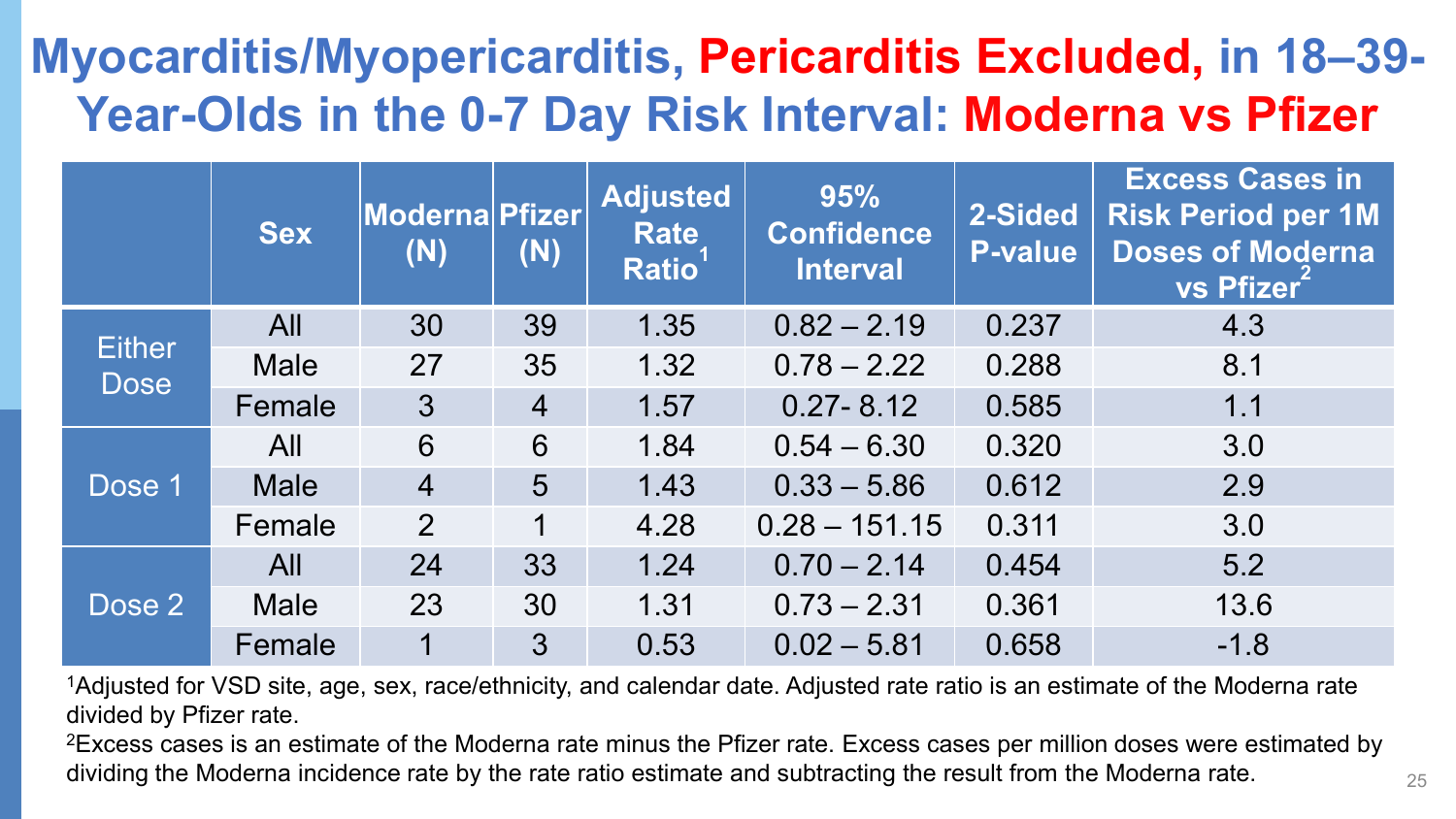### **Summary of Myocarditis and Pericarditis Analyses Days 0-7 after Dose 2 among 18–39-Year-Olds: Moderna vs Pfizer**

| <b>Includes</b><br><b>Sex</b><br><b>Pericarditis</b> |             | Ratio <sup>1</sup> | $\vert$ Adjusted Rate $\vert$ 95% Confidence $\vert$<br><b>Interval</b> | 2-Sided | <b>Excess Cases in Risk Period</b><br>P-value per 1M Doses of Moderna vs<br>Pfizer <sup>2</sup> |
|------------------------------------------------------|-------------|--------------------|-------------------------------------------------------------------------|---------|-------------------------------------------------------------------------------------------------|
| Yes                                                  | All         | 1.48               | $0.88 - 2.50$                                                           | 0.141   | 10.7                                                                                            |
|                                                      | <b>Male</b> | 1.50               | $0.86 - 2.61$                                                           | 0.152   | 21.9                                                                                            |
|                                                      | All         | 1.24               | $0.70 - 2.14$                                                           | 0.454   | 5.2                                                                                             |
| <b>No</b>                                            | <b>Male</b> | 1.31               | $0.73 - 2.31$                                                           | 0.361   | 13.6                                                                                            |

1Adjusted for VSD site, age, sex, race/ethnicity, and calendar date. Adjusted rate ratio is an estimate of the Moderna rate divided by Pfizer rate.

<sup>2</sup>Excess cases is an estimate of the Moderna rate minus the Pfizer rate. Excess cases per million doses were estimated by dividing the Moderna incidence rate by the rate ratio estimate and subtracting the result from the Moderna rate.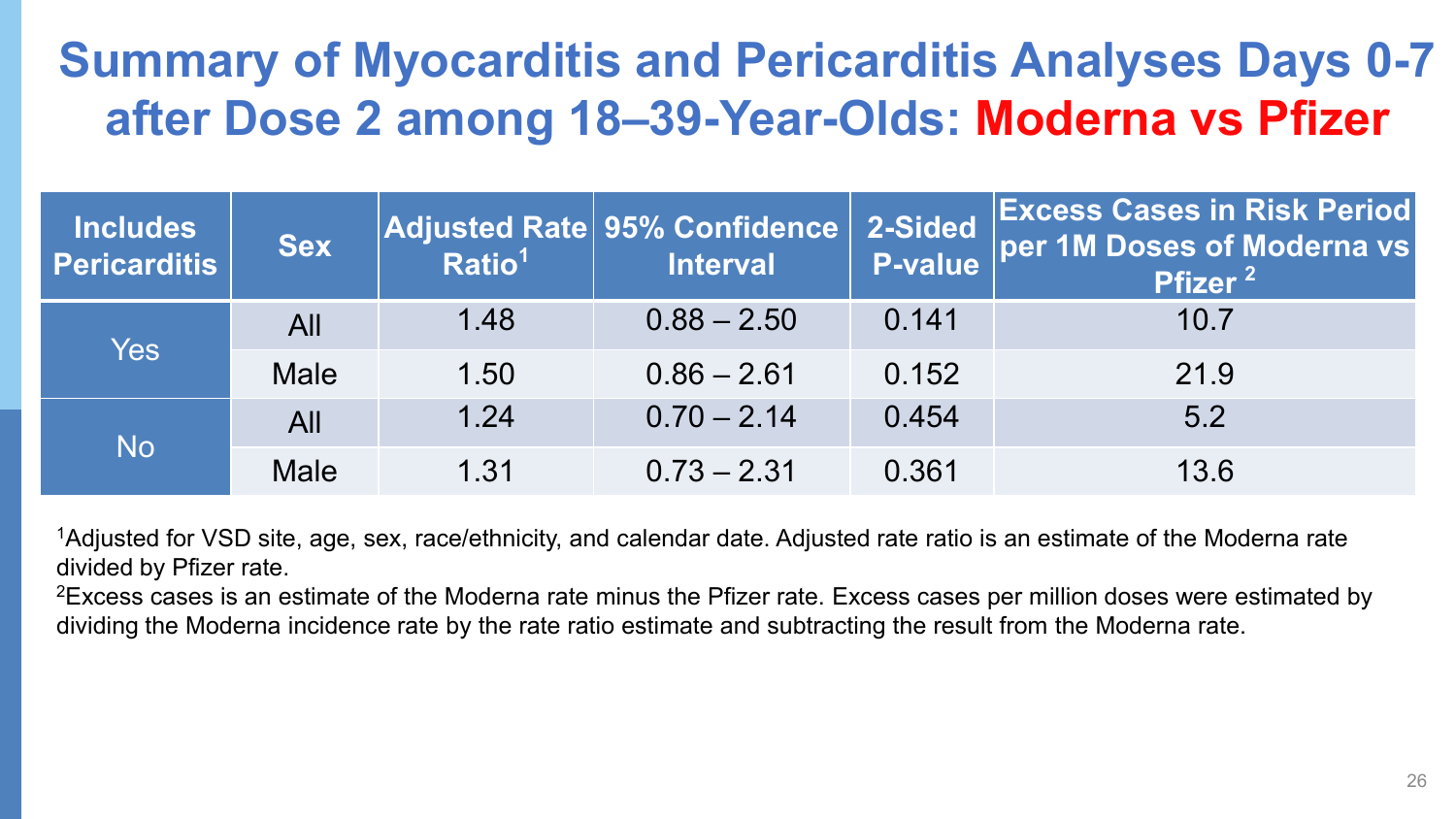## **Summary**

- Among 18–39-year-olds, both mRNA vaccines were associated with increased risk of myocarditis and pericarditis in the 0-7 days post-vaccination, particularly after dose 2
	- ̶ We estimated 22.4 excess cases per million second doses after Pfizer and 31.2 excess cases per million second doses after Moderna
- Among 18–39-year-olds, there were no noticeable clinical differences between cases after Moderna and those after Pfizer
	- ̶ Most had hospital length of stay of 0-1 days
	- ̶ None were admitted to the ICU
- Direct head-to-head comparisons provide evidence that the risk of myocarditis and pericarditis may be higher after Moderna than after Pfizer
	- ̶ Comparing Moderna vs Pfizer, we estimated that Moderna was associated with an additional 10.7 cases of myocarditis and pericarditis per million second doses
- Both mRNA vaccines were associated with increased risk of myocarditis and pericarditis for individuals aged 18-39 years